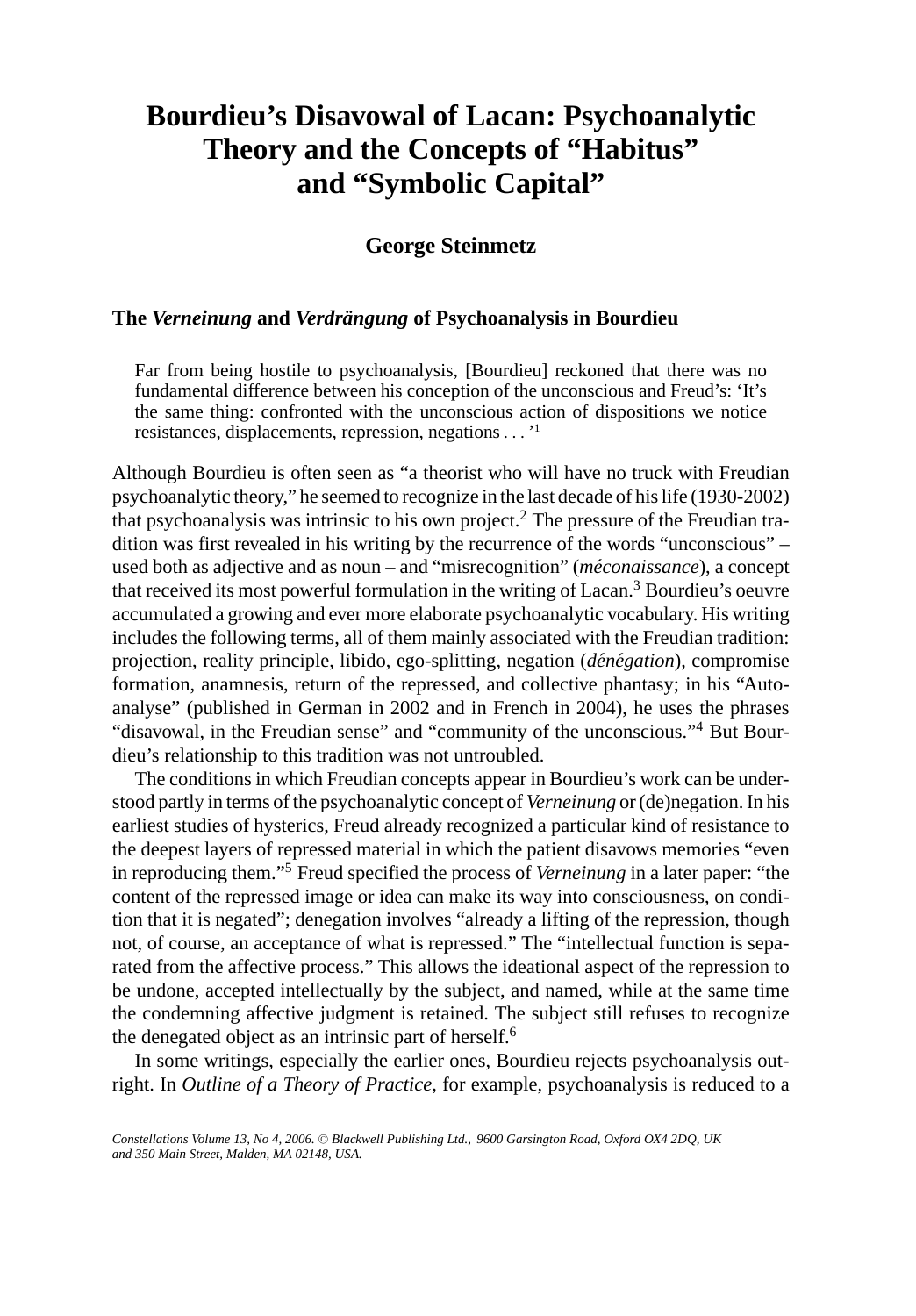## 446 *Constellations Volume 13, Number 4, 2006*

biological reductionism, completely ignoring Freud's shift from the theory of childhood abuse in the early *Studies in Hysteria* to the theory of sexual fantasy that he developed in the course of his self-analysis.7 But his treatment of Freudian psychoanalysis more often takes the form of admitting Freudian terminology and even some psychoanalytic arguments into his texts while surrounding these passages with rhetorical devices that seem to condemn psychoanalysis.<sup>8</sup> One of the most paradoxical aspects of this is that Bourdieu himself introduces the Freudian concept of *Verneinung*:

What indeed is this discourse which speaks of the social or psychological world *as if it did not speak of it*; which *cannot speak* of this world except on condition that it only speak of this world as if it did not speak of it, that is, in a *form* which performs, for the author and the reader, a *denegation* (in the Freudian sense of *Verneinung*) of what it expresses?<sup>9</sup>

As one commentator has observed, Bourdieu "does not seem to be able to refrain from borrowing certain of its concepts while repudiating the discipline altogether."10 Bourdieu often appears to be trying to domesticate psychoanalysis, accepting its vocabulary while subtly redefining it in a more sociological direction, or else deploying its language in an almost decorative way while avoiding its substantive implications.

As a first example of the more complex strategy of denegation, consider first the following passage from *The Weight of the World*, which could easily have been written by a psychoanalyst:

Such limitation of aspirations shows up in cases where the father has been very successful .... But it assumes all its force when the father occupies a dominated position ... and is therefore inclined to be ambivalent about his son's success as well as about himself ... . At one and the same time he says: be like me, act like me, but be different, go away ... . He cannot want his son to identify with his own position and its dispositions, and yet all his behavior works continuously to produce that identification ... . 11

Two pages later Bourdieu describes sociology and psychoanalysis as *different*, complementary approaches to the *same* object, thereby warding off the possibility of seeing the latter as intrinsic or internal to the former.

This is not the place to question the relation between the mode of exploring subjectivity proposed here and that practiced by psychoanalysis. But, at the very least, it is necessary to guard against thinking of these relationships as alternatives to each other. *Sociology does not claim to substitute its mode of explanation for that of psychoanalysis*; it is concerned only to construct differently certain givens that psychoanalysis also takes as its object.... $^{12}$ 

While expressing a desire for differentiation from psychoanalysis, this passage does not actually explain what the difference would be. Similarly, in *Masculine Domination*, Bourdieu reveals his debt to Freud immediately when he mentions that he is focusing on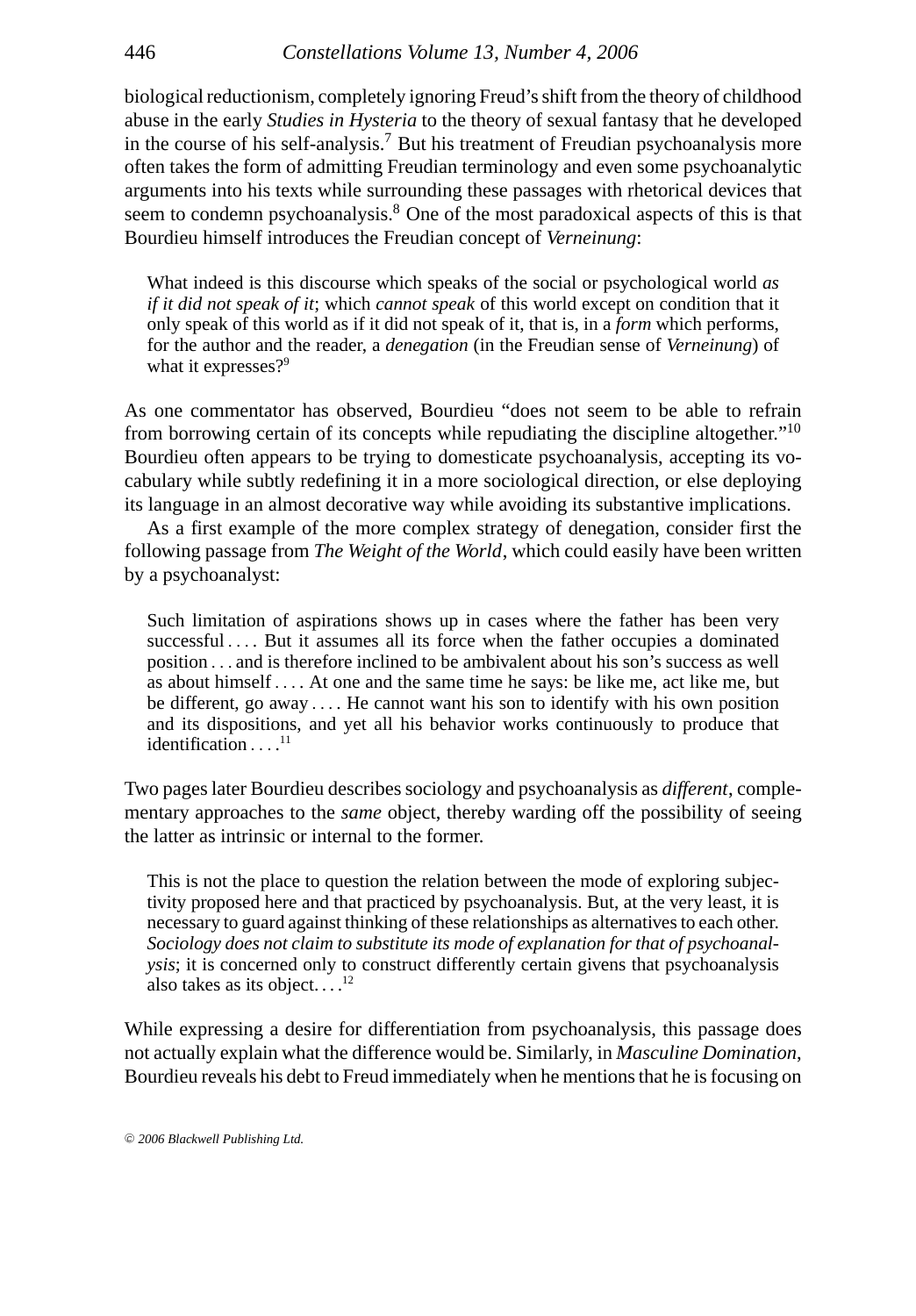the same Mediterranean cultural matrix emphasized by psychoanalysis. Where Freud drew on ancient Greek myth, Bourdieu deploys Kabyle society as a "paradigmatic realization" of the tradition he calls "phallocentric." Striking an explicitly psychoanalytic tone, Bourdieu interprets masculine domination as being rooted in unconscious structures that are centered on "phallonarcissism." Bourdieu asserts that the "the link (asserted by psychoanalysis) between phallus and *logos*" is "*established*" here.<sup>13</sup> In his discussion of the "*somatization of the social relations of domination*" in the process of creating sexed bodies, the difference to psychoanalysis vanishes altogether:

The work of symbolic construction is far more than a strictly *performative* operation of naming ... it is brought about and culminates in a profound and durable transformation of bodies (and minds), that is to say, in and through a process of practical construction imposing a *differentiated definition* of the legitimate uses of the body, in particular sexual ones, which tends to exclude from the universe of the feasible and thinkable everything that marks membership of the other gender – and in particular all the potentialities biologically implied in the 'polymorphous perversity,' as Freud puts it, of every infant.  $\ldots^{14}$ 

Bourdieu takes as a given Freud's analysis of infantile sexuality and ego-analytic arguments about the denial of "the female part of the male" and "severing attachments to the mother."<sup>15</sup> Whereas Bourdieu had reframed sociology as *socio-analysis* in some of his earlier works, here the hyphen is dropped altogether in favor of *socioanalysis*, which points even more insistently to a psychoanalytic template.<sup>16</sup> At the same time, however Bourdieu begins this text with one of his characteristic defensive moves, categorizing psychoanalysis*tout court* as "essentialist" and "dehistoricized."<sup>17</sup> He only acknowledges late in the book that his current topic is home turf for psychoanalysis, writing that

researchers, almost always schooled in psychoanalysis, discover, in the psychic experience of the men and women of today, processes, for the most part deeply buried, which, like the work needed to separate the boy from his mother or the symbolic effects of the sexual division of tasks and times in production and reproduction, are seen in the full light of day in ritual practices.<sup>18</sup>

With respect to the centrality of "sexual attributes and acts" in Kabyle society, Bourdieu notes that there is "a danger of misinterpreting their deep significance if one approaches them in terms of the category of the sexual in itself," a comment that may be directed against a biological version of psychoanalysis (in fact, psychoanalysis and Freud's own writings are completely divided on the relative weight and precise form of biological determination).<sup>19</sup> Psychoanalytic theory has long been concerned with the same problem that Bourdieu sets out to explain here, namely, the ways in which masculine domination is *historically* reproduced as a *dehistoricized* form. The meaning of the psychoanalytic expression "the unconscious does not have a history" underscores the ways in which the past is constantly being "actualized" within the unconscious through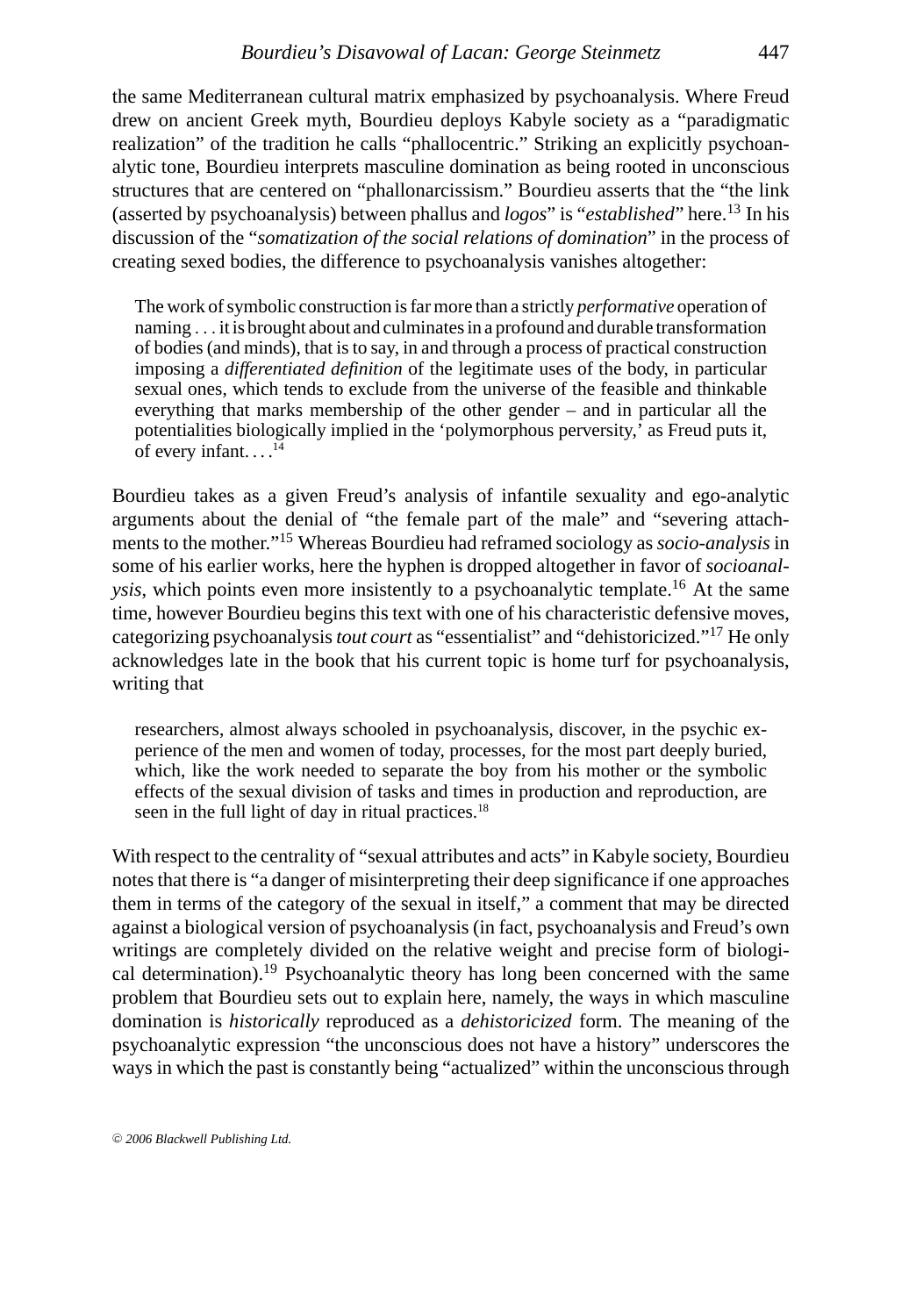the "return of the repressed" and other mechanisms. It expressly does *not* mean that the unconscious takes the same form everywhere or that it is eternal because of some biological foundation.<sup>20</sup> Likewise, for Bourdieu, the habitus is historical – a "product of all biographical experience" – while presenting itself in an *eternalized* form.<sup>21</sup>

Bourdieu's strategy allows him at least to discuss Freud's ideas openly and to give them names, even if he often takes back with one hand what he has given with the other. His treatment of Lacan is a different matter entirely. Bourdieu's writing exhibits a strenuous avoidance of Lacan and Lacanian theory.<sup>22</sup> Indeed, Slavoj Žižek's remark about the "curious detail" concerning the missing names of Lacan (and Louis Althusser) in Habermas' book *The Philosophical Discourse of Modernity* applies with equal force to Bourdieu. According to  $\check{Z}$ ižek, Habermas mentions Lacan "only five times and each time in conjunction with other names." Similarly, when Bourdieu utters the name of Lacan it is in a constricted or distortive fashion. In *The Rules of Art*, Bourdieu dismisses Lacan as a sort of intellectual punster, while backhandedly acknowledging his importance, writing that "the intellectual play on words [is] found in its legitimate form among the noblest authors of the day – such as Jacques Lacan."<sup>23</sup> Bourdieu justified his exclusion of Lacan from his study of the French academic nobility (*Homo Academicus*) by pointing out that Lacan "did not hold an official position in the university" – although Lacan had lectured at the University of Paris and, in the 1960s, at the École Normale Supérieure.<sup>24</sup> Yet Bourdieu also characterized Lacan as having "*great importance in the field*" and as being allied "socially and symbolically ... to Lévi-Strauss and to Merleau-Ponty." Lacan's nobility and centrality to the field would seem to subvert Bourdieu's general claim that intellectual capital receives its certification or consecration from the state.<sup>25</sup> Bourdieu's avoidance of Lacan is thus problematic because so many of Bourdieu's ideas are based on, or require integration with, psychoanalysis (especially the Lacanian version).<sup>26</sup> Of course, the writings of a thinker as wide-ranging as Bourdieu can be mined for any number of theoretical influences. But the relationship between Bourdieu's theory and psychoanalysis is, I believe, more profound and productive than has been recognized, even it is often a relationship that only emerges after the fact or in the *futur anterieur ´* (future perfect), as in: Bourdieu will (always) have been a psychoanalytic thinker. But this will have happened very much against his own resistance.

Starting in 1975 Bourdieu's publications featured Lacan as the source of a revealing anecdote concerning the "distressed complaint of the Jew to his pal": "Why do you tell me you are going to Cracow so I'll believe you are going to Lvov, when you really are going to Cracow?" According to Bourdieu, this subterfuge was used by Heidegger "to encourage the belief, by proclaiming what he is really doing, that he is not really doing what he has never stopped doing."<sup>27</sup> Bourdieu's reliance on Lacan for this deceptively incidental anecdote, often repeated, seems itself to be an effort to encourage the belief that Bourdieu is talking about Lacan to show that he is not really talking about Lacan, not really presenting a theory that only makes sense when it is reconstructed in terms of Lacan's ideas. This strategy differs from *Verneinung*. Freud's concept of fetishism perhaps best captures this combination of a "refusal to recognize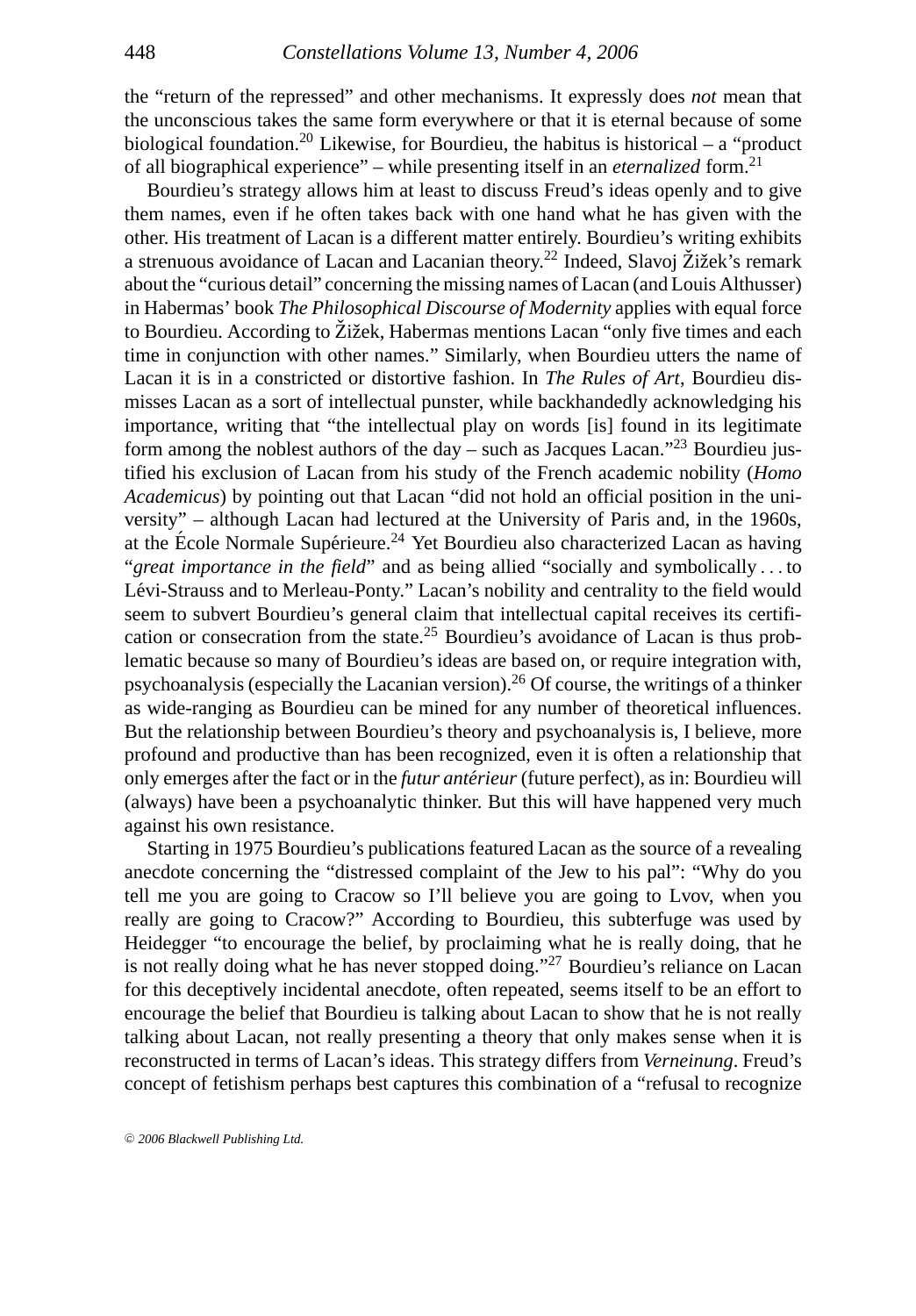the reality of a traumatic perception" combined with an oblique acknowledgment of that disturbing state of affairs. In Bourdieu's case the disturbing realization is the extreme relevance of Lacan for his own project.28

Lacan provides the key to understanding two of Bourdieu's most significant and most ambiguous concepts, *symbolic capital* and *habitus*. These concepts will remain enigmatic until their psychic foundations are revealed.<sup>29</sup> To accomplish this we also need to turn to the other postwar French theorist who was also handled dismissively by Bourdieu, or simply repressed: Louis Althusser.<sup>30</sup> One of Althusser's most fruitful ideas was a form of reading he called "symptomatic" (*symptomale*), which "divulges the undivulged event in the text it reads, and in the same movement relates it to a *different text*, present as a necessary absence in the first." This reveals "the paradox of *an answer which does not correspond to any question posed*," perhaps because the current theoretical problematic or paradigm did not allow it to be posed, as Althusser suggests, but also perhaps because the questions were more actively repressed or disavowed by the author.<sup>31</sup> If we fail to excavate these misrecognized and disavowed foundations of the concepts habitus and symbolic capital, they will continue to suffer the force of an anti-psychoanalytic *displacement* onto a seemingly arbitrary and random array of disparate theoretical terrains.

Bourdieu's treatment of several other concepts illustrates the rather systematic way in which his work simultaneously approaches and distances itself from psychoanalysis. One example that is closer to Lacan than Freud concerns the concept of the "imaginary." In *Pascalian Mediations* Bourdieu insists that "we are very far from the language of the 'imaginary' which is sometimes used nowadays."<sup>32</sup> In a particularly dogged example of never pronouncing that accursed name, Bourdieu refers in his footnote not to the obvious intertext for the idea of the Imaginary – Lacan's writings, which introduced and developed the concept in the first place. Instead, his translator (seemingly in collusion with Bourdieu) refers in a footnote to the more idiosyncratic use of the concept of the imaginary by Castoriadis, which the latter developed partly in an act of theoretical suppression of the father-figure Lacan.<sup>33</sup> Another concept that Bourdieu deploys while attempting to sever it from its psychoanalytic moorings is phantasy/fantasy.<sup>34</sup> In *Language and Symbolic Order* (1981), he writes:

in all cases of *camouflage through form* ... the tabooed meanings... remain misrecognized in practice; though present as substance they are absent as form, like a face hidden in the bush. The role of this kind of expression is to mask the primitive experiences of the social world and the social *phantasms* which are *its* source, as much as to reveal them.<sup>35</sup>

Bourdieu also introduces the core Freudian idea of the "social libido which varies with the social universes where it is engendered and which is sustains (*libido dominandi* in the field of power, *libido sciendi* in the scientific field, etc.)."<sup>36</sup> And consider the passage from *Weight of the World*, quote above (p. 446), where Bourdieu discusses the father's ambivalent messages to the son.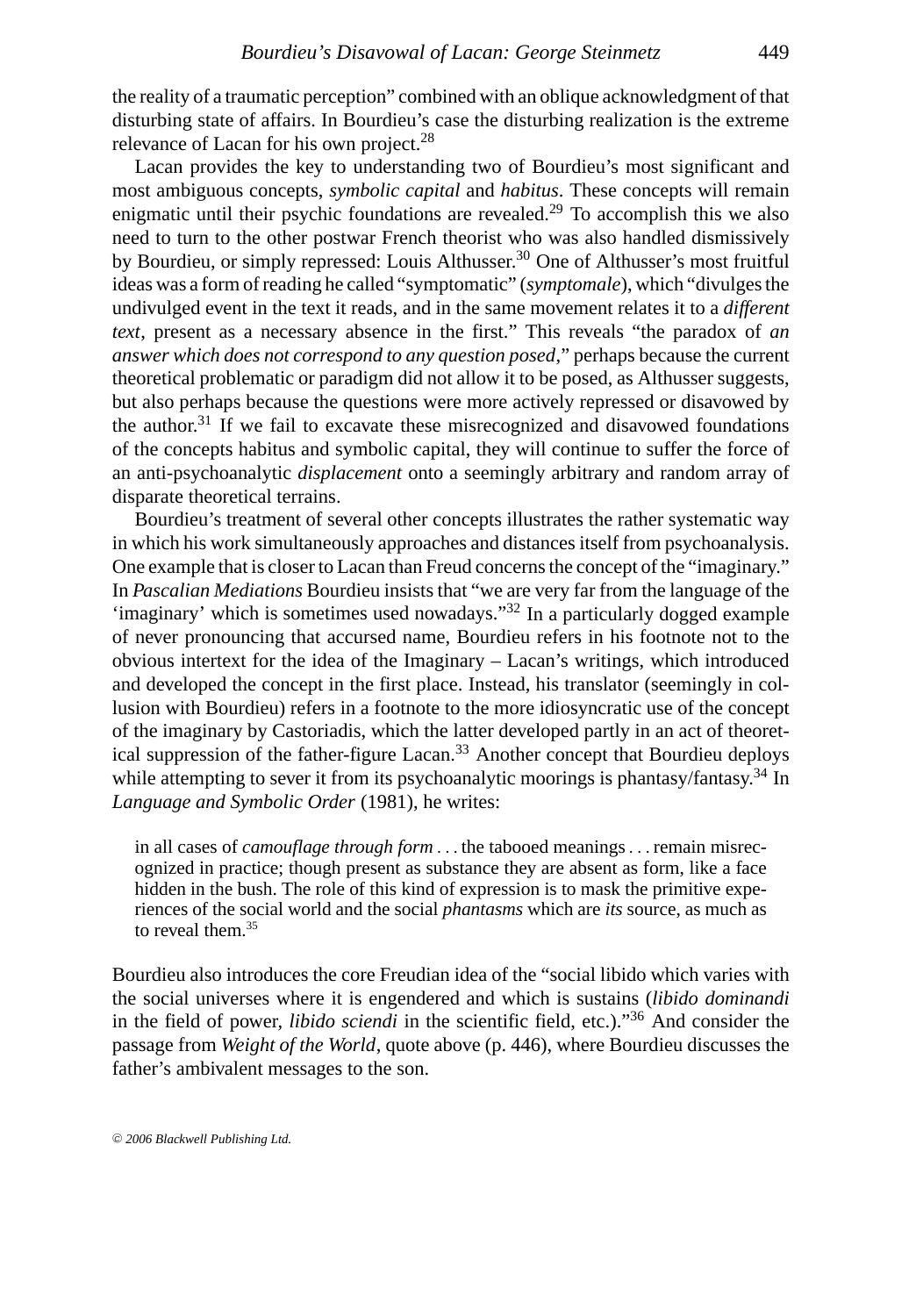Similarly, in psychoanalysis, the young boy's first symbolic identification is with the imago of the father, but the Oedipal structure makes this identification fundamentally *impossible*: "there issues forth an impossible double command: to be like the father, but not to be like the father with respect to his sexual power"<sup>37</sup> According to Freud, the relationship of superego to ego is not exhausted by the precept "'You *ought to be* like this (like your father)'," but "also comprises the prohibition: 'You *may not be* like this (like your father)'."<sup>38</sup> Freud was of course less explicit than Bourdieu about the difference between situations in which the parents occupy "a dominated position" and those in which the parents are "very successful." Sociology generally pays more attention to social class and other dimensions of inequality, which is why it needs to be integrated into psychoanalysis (and vice versa). But Freud does allude to the centrality of social class in generating psychic variations, for example in his discussion of the "family romance," where an older child's "imagination becomes engaged in the task of getting free from the parents of whom he now has a low opinion and of replacing them by others, who, as a rule, are of higher social standing."<sup>39</sup> There is nothing in psychoanalysis that precludes discussion of social class or national-cultural variations, as illustrated by the literatures on psychoanalytic Marxism and psychoanalysis in colonial and postcolonial contexts.<sup>40</sup>

At the most general level, Bourdieu's theory of subject formation focuses on the internalization and embodiment of hierarchical social relations, and the ways in which socialized individuals actively reproduce those social relations. This model closely tracks the psychoanalytic concern with the individual's interiorization of social history (Freud) and incorporation into the Symbolic order (Lacan). But the relationship between the two theoretical formations goes beyond this. One of Bourdieu's more remarkable openings to the *logic* (as opposed to simply the language) of psychoanalysis occurs in the section of *Pascalian Meditations* (1997) where he addresses the genesis of subjects suited to operate competitively in social fields. In a discussion of the transition from self-love to a "quite other object of investment," one that "inculcate[s] the durable disposition to invest in the social game," Bourdieu articulates a scenario that was described by Freud as the Oedipal story and by Lacan as the entry into the Symbolic:

Sociology and psychology should combine their efforts (but this would require them to overcome their mutual suspicion) to analyse the genesis of investment in a field of social relations, thus constituted as an object of investment and preoccupation, in which the child is increasingly implicated and which constitutes the paradigm and also the principle of investment in the social game. How does the transition, described by Freud, occur, leading from a narcissistic organization of the libido, in which the child takes himself (or his own body) as an object of desire, to another state in which he orients himself towards another person, thus entering the world of 'object relations', in the form of the original social microcosm and the protagonists of the drama that is played out there?<sup>41</sup>

Bourdieu locates the motor of this shift in the "*search for recognition*," which brings his interpretation even closer to the reading of Freud offered by Lacan (and more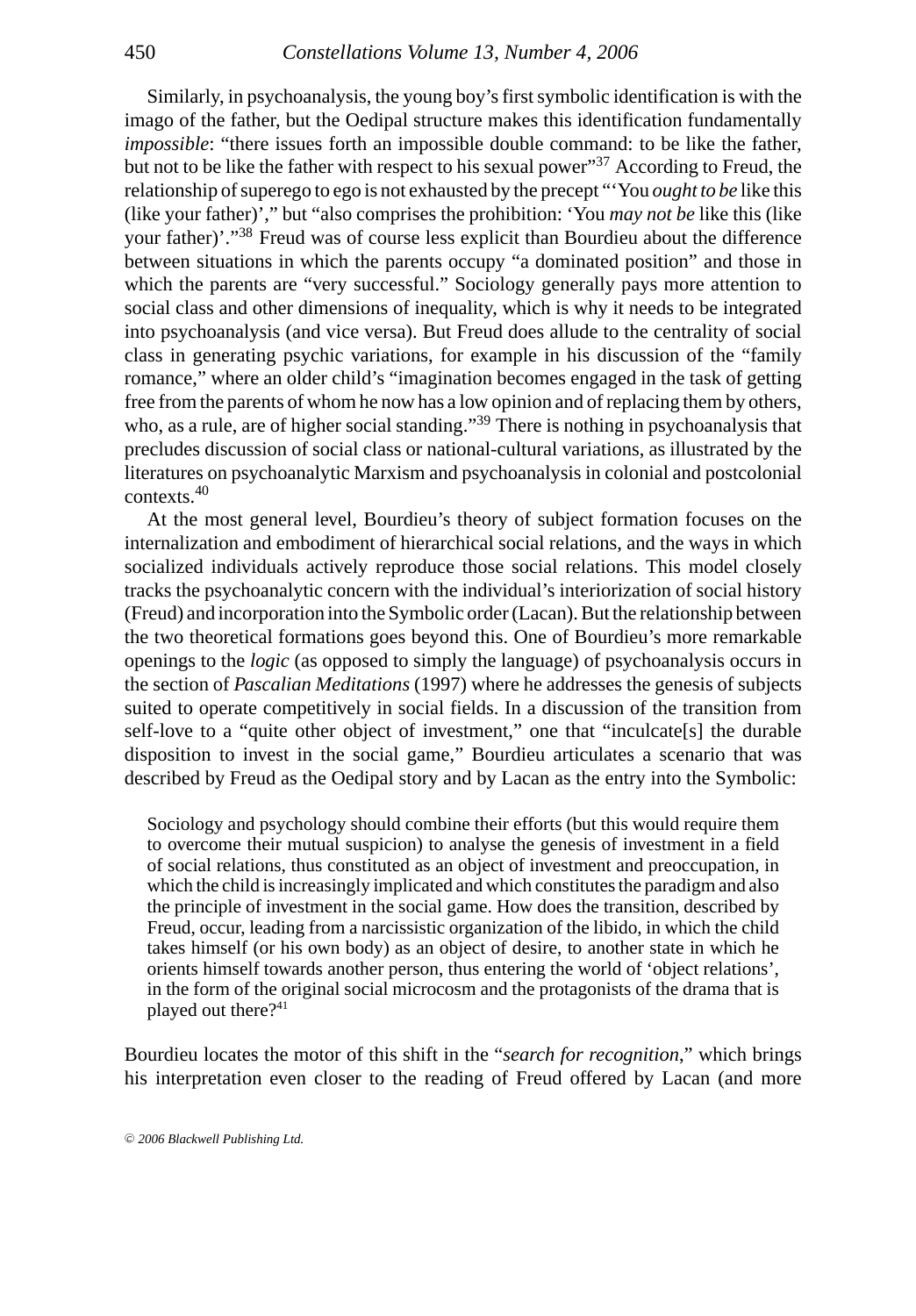recently by Slavoj Žižek), a reading based on Hegel's theory of recognition in the *Phenomenology of Spirit*. But note that Bourdieu refers to *psychology* here rather than psychoanalysis. He could hardly have been unaware of the polarization between Lacan and "psychology" (as well as with mainstream psychoanalysis). Althusser had praised Lacan for rejecting *homo psychologicus* and argued that psychology was "the *site* of the *worst* ideological confusions and ideological perversions of our time."42

My goal here is not to analyze the reasons for Bourdieu's strategies of denegation and disavowal of Freud, and certainly not to "psychoanalyze" Bourdieu. Nor am I arguing that Bourdieu was "influenced" by psychoanalysis or that my own interpretation emerges from a closer reading of his texts. Instead, my aim is to sketch the lines for a reconstruction of his theory, focusing on the two core concepts. It would be possible, of course, to mount a socio-psycho-analysis of the sources of Bourdieu's complex strategies of embrace and repulsion with respect to psychoanalysis. One place to start would be the remarkable document published first in German translation in 2002 as *Ein soziologischer Selbstversuch* – roughly, "a Sociological Self-Experiment." Two years later the French version appeared under the original title, *Esquisse pour une autoanalyse*, which could be translated as *Outline for a Self-Analysis*. Bourdieu notes on the first page that he is offering "some elements for an auto-socioanalysis." This sentence marks the first shift away from the psychoanalytic connotations of "autoanalysis" in the title (the most famous example of a self-analysis being Freud's own). Bourdieu then writes:

Adopting the view of the analyst, I obligate (and authorize) myself to attend to all of the traits that are pertinent from sociology's point of view, i.e. that are necessary for sociological explanation and comprehension, and only those.<sup>43</sup>

Since this text is presented as something other than an autobiography, Bourdieu does not begin with his childhood, parents, and ancestors. Instead the narrative moves directly into the social-symbolic thick of things, that is, to Bourdieu's years at the Ecole Normale Supérieure. Bourdieu writes:

To understand means first to understand the field with which and against which one was made [*avec lequel et contre lequel on s'est fait*]. That's why, running the risk of surprising a reader who perhaps expects me to begin at the beginning, that is to say, by evoking my earliest years and the social universe of my childhood, I have to follow proper method and first examine the state of the field at the moment when I entered it, around the 1950s.<sup>44</sup>

The following pages summarize the "collective fantasm" and "community of the unconscious" at the ENS during the 1950s. Following the strategy of denegation discussed above, Bourdieu returns again and again to a psychoanalytic language but then moves the discussion immediately onto a properly "sociological" terrain. Indeed, the rest of this first section of the *Esquisse* seems to provide an answer to a question that Bourdieu's text has not asked, namely, the question concerning his own refusal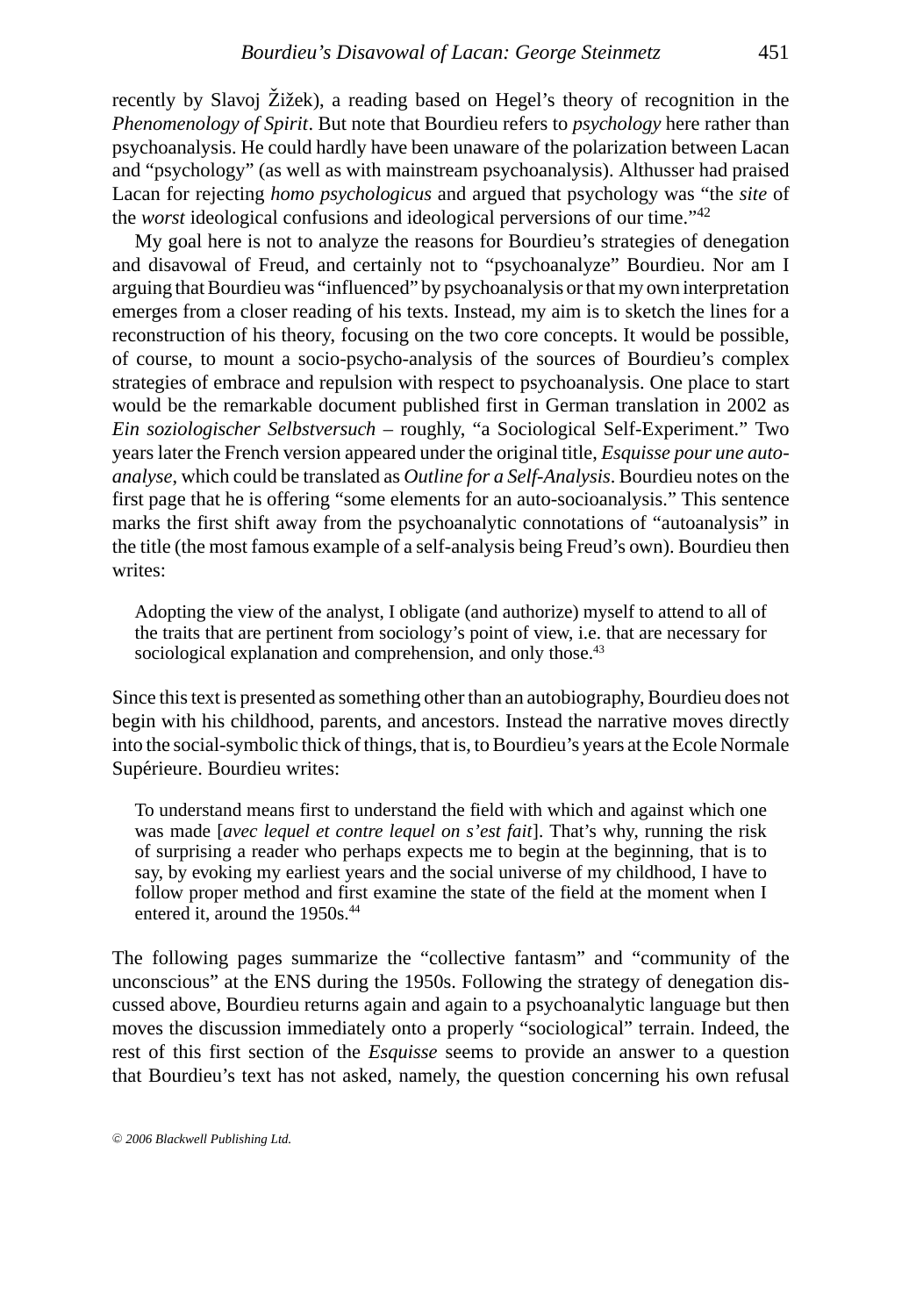of psychoanalysis. In summarizing the state of the field at the ENS in this period Bourdieu depicts the dominant pole as organized around Sartre and existentialism and the dominated grouping as based initially among the marginal outsiders who founded the history of sciences (Bachelard, Calguilhem, and Koyré – authors with "popular or provincial origins, or strangers to France and its intellectual traditions") and later among the "leaders of the anti-existentialist revolution in philosophy" who were "the most distant from the core of the academic tradition, like Althusser, Foucault, and some others." Bourdieu summarizes this latter group as having proposed a "philosophy without a subject," and reminds his readers that social scientists – Durkheim in particular – had already made similar arguments a century earlier.<sup>45</sup> But psychoanalysis was orthogonal to the dominant polarization in the postwar field of the ENS and the French intellectual field more generally, even if the Lacanian version was clearly allied with the anti-humanism that Bourdieu embraces here. Since both Althusser and Lacan have thus been implicitly allied with Bourdieu, he immediately engages in one of his defensive maneuvers by turning abruptly to a second moment, namely, the French intellectual field in general during the 1970s. Here a new axis of distinction strategies pits Althusser, Foucault, and the other "nephews of Zarathustra," along with psychoanalysis, against sociology and the social sciences. Psychoanalysis was allied with "spiritualism," and "more precisely, with Catholicism," and was situated "on the side of the most noble and pure intellectual activities." Lacan is singled out and criticized for combining "the obscurities and audacities of a Mallarmé and a Heidegger." While this may illuminate Bourdieu's distaste for Lacan, it cannot explain his failure to  $46$ engage systematically with Freud, who was neither Catholic nor "noble" within his historical context of anti-Semitic Vienna, and whose writing style is crystalline and "scientific."

It would be easy to read Bourdieu's strategies as stemming from a simple desire to differentiate his "social-scientific" theoretical approach from others in the field. But his continual return to and disavowal of psychoanalysis has an obsessive quality, suggesting that he knows, but does want to know, how it might inform and transform his own theory. The next section of the *Autoanalyse* finds Bourdieu revisiting his origins in rural Béarn, after describing his research in Algeria. Bourdieu describes this "return to the origins" as being accompanied by a "return of the repressed, but a controlled one." The need to control that experience is connected to "the emotional atmosphere" and the "very painful" interviews he conducted. What is also being "controlled" here is the familial story, which would bring Bourdieu even closer to the theory that takes the family as its privileged object. This story is finally broached near the end of the book. Two psychoanalytic concepts structure this discussion, without being named as such. The first concept is ambivalence. Bourdieu interprets his entire stance toward intellectual life under the heading of a feeling of "ambivalence" toward the scholarly institution rooted in the "lasting effect of a very powerful discrepancy (*décalage*) between elevated scholarly consecration and humble social origins."<sup>47</sup> For psychoanalysis, ambivalence refers to "conflicts in which the positive and negative components of the emotional attitude are simultaneously in evidence and inseparable, and where they constitute a non-dialectical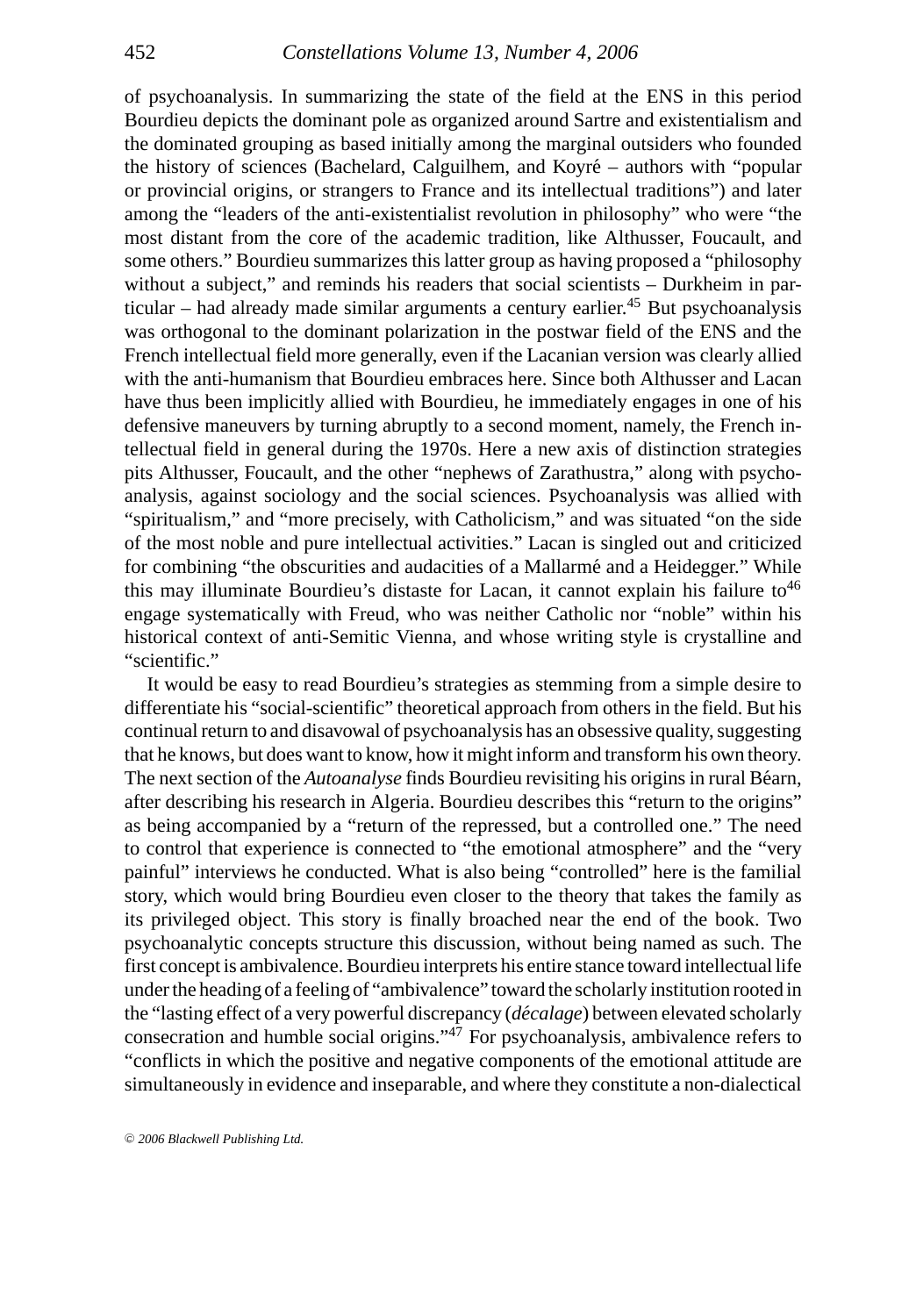opposition which the subject, saying 'yes' and 'no' at the same time, is incapable of transcending."48 The second concept, guilt connected to the Symbolic Order, brings us to Lacan. Bourdieu narrates his inaugural lecture at the Collège de France, in which he analyzed the phenomenon of the inaugural ritual itself, as a "psychological solution constituting a challenge to the symbolic order." His lecture was accompanied by a "sense of guilt toward [his] father who had just died a particularly tragic death."<sup>49</sup> Bourdieu seems to understand this sense of guilt as being rooted in the "transgressiontreason" against his social class of origin, but Lacan might read the sense of guilt as also intrinsic to the entrance into the Symbolic Order per se, and especially to any "challenge" to that Order that must necessarily always operate on that Order's terms as long as it is to remain culturally legible.<sup>50</sup>

Despite Bourdieu's rapprochement with psychoanalysis at the level of his language and occasionally at a more systematic theoretical level,<sup>51</sup> he never acknowledged the implications of Freud or Lacan theory for his own theoretical approach. He did not recognize that Freudian/Lacanian theory could help him to avoid the problem of "sociologism," that is, of reducing the process of the "incorporation" of the social into the individual to a mere "conveyor belt for, or simple reflection of," logics of social power.<sup>52</sup> Psychoanalysis offers a much richer array of concepts for analyzing the idiosyncratic sense that different individuals make of shared social conditions and the paradox of unconscious agency and unconscious "strategy."53 In the rest of this paper, I want to focus on the core Bourdieuian concepts of symbolic capital/symbolic violence and habitus, and to suggest how these can be rounded out through an engagement with Lacan and Freud.

#### **Symbolic Capital and the Lacanian Symbolic**

Psychoanalysis is well-suited for analyzing the transformation of originally symbiotic subjects into agents equipped with the desire to compete in social "fields" – agents who identify with parental figures and can sublimate, in Freud's terms, or submit to the demands of the big Other in the field of the Symbolic, in Lacan's terminology. Lacanian theory allows us to reground Bourdieu's concept of *symbolic capital* in Lacan's notion of the *symbolic order* and in the related dynamics of*recognition* and *misrecognition* that are so central to symbolic identification.<sup>54</sup> The symbolic in Lacan is the realm of language, difference, metonymy, and the Law, an arena of socially sanctioned, official *ego ideals*. The relationship of the subject to the symbolic is thus a relation of "dependence on the Other, locus of signifiers."<sup>55</sup> Symbolic identification is linked to an ego-ideal (*Ichideal*), which "constitutes a model to which the subject attempts to conform."56 In Lacan's later writings, symbolic identification is understood more specifically as identification with *the place from which we are observed*, the location from which we "look at ourselves so that we appear to ourselves likeable, worthy of love."57 The "demand of the *Ichideal*," according to Lacan, thus "takes up its place within the totality of the demands of the law."58 The ego-ideal for Lacan is the "position of the subject within the symbolic, the norm that installs the subject within language."<sup>59</sup>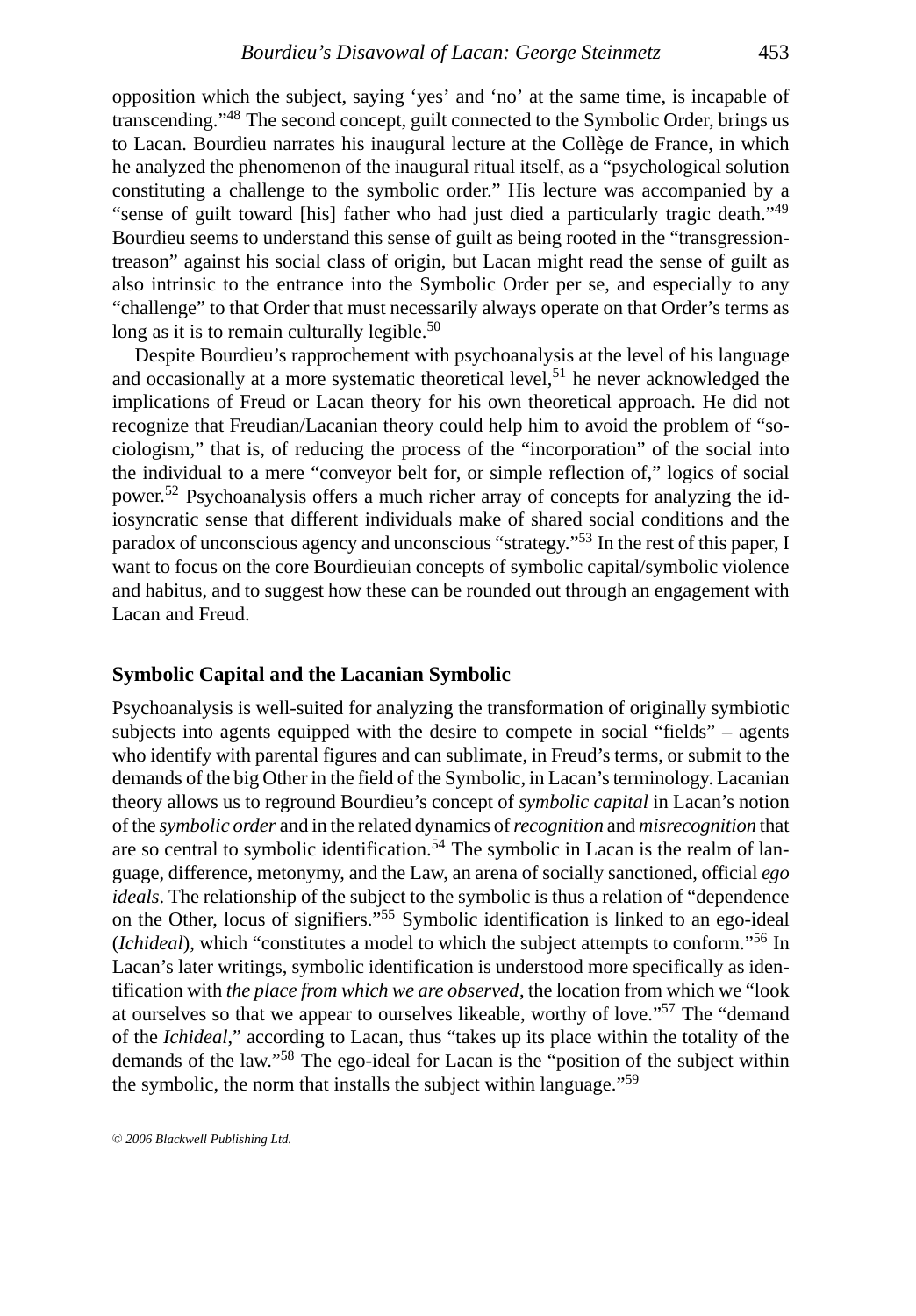According to Lacan subjects seek to *recognize* the normative injunctions of the symbolic order, and they seek *to be recognized* by those who issue these injunctions. There is a dialectic of *recognition* between the Subject or Law of the Father and the subject who is inducted into the Symbolic Order, recalling the master-slave dialectic in Hegel's *Phenomenology of Spirit*. <sup>60</sup> In his Jena *Realphilosophie* Hegel observes that "in recognition, the self ceases to be this individual," and he adds that "Man is necessarily recognized and necessarily gives recognition ... he *is* recognition."<sup>61</sup> In Kojève's famous summary of Hegel's *Phenomenology*, "all human, anthropogenetic Desire – the Desire that generates Self-Consciousness, the human reality – is, finally, a function of the desire for 'recognition'."62

Although *Pascalian Meditations* begins to pose as a problem the individual's reorientation from narcissism to an orientation toward recognition from others, and to see this transition as a precondition for the operation of the competitive "field," Bourdieu never acknowledged the relevance of the Lacanian Symbolic for his analysis of "symbolic domination." But why did Bourdieu feel the need to complement his category of "cultural" capital with "symbolic" capital? None of his other categories take this doubled form. Of course, other influences are named: Bourdieu refers to Durkheim as a sociologist of symbolic forms and attributes to Cassirer the idea that "symbolic form" is the equivalent of forms of classification.<sup>63</sup> Bourdieu first defined *symbolic capital* as capital "insofar as it is represented, i.e., apprehended symbolically, in a relationship of knowledge."<sup>64</sup> This suggests that "symbolic" is simply another word for the semiotic. Several years later, however, Bourdieu noted that symbolic capital is "cultural capital which is acknowledged and *recognized* ... in accordance with the categories of perception that it imposes"; it "is the power granted to those who have obtained sufficient recognition to be in a position to *impose recognition*."<sup>65</sup> By the time he wrote *Pascalian Meditations* (1997) Bourdieu had connected the topic of symbolic capital directly to the "*search for recognition*," and he seemed to make the crucial (Hegelian) observation that it is not only the dominated but also the dominant who depend on the "esteem, recognition, belief, credit, confidence of others." Symbolic capital, he suggested here, can be perpetuated only so long as it succeeds in generating a system of mutual interdependence in which all the actors in the field depend on recognition from all of the others and grant all of the others recognition – even if this is recognition of an inferior (or superior) status.

Or at least, that is what Bourdieu *almost* said.<sup>66</sup> The passage quoted above locates the motive behind the emergence of social subjects and symbolic violence in what Bourdieu calls the "*search for recognition*":

Absorbed in the love of others, the child can only discover others as such on condition that he discovers himself as a 'subject' for whom there are 'objects' whose particularity is that they can take him as their 'object.' In fact, he is continuously led to take the point of view of others on himself, to adopt their point of view so as to discover and evaluate in advance how he will be seen and defined by them. His being is being-perceived, condemned to be defined as it 'really' is by the perceptions of

*<sup>C</sup> 2006 Blackwell Publishing Ltd.*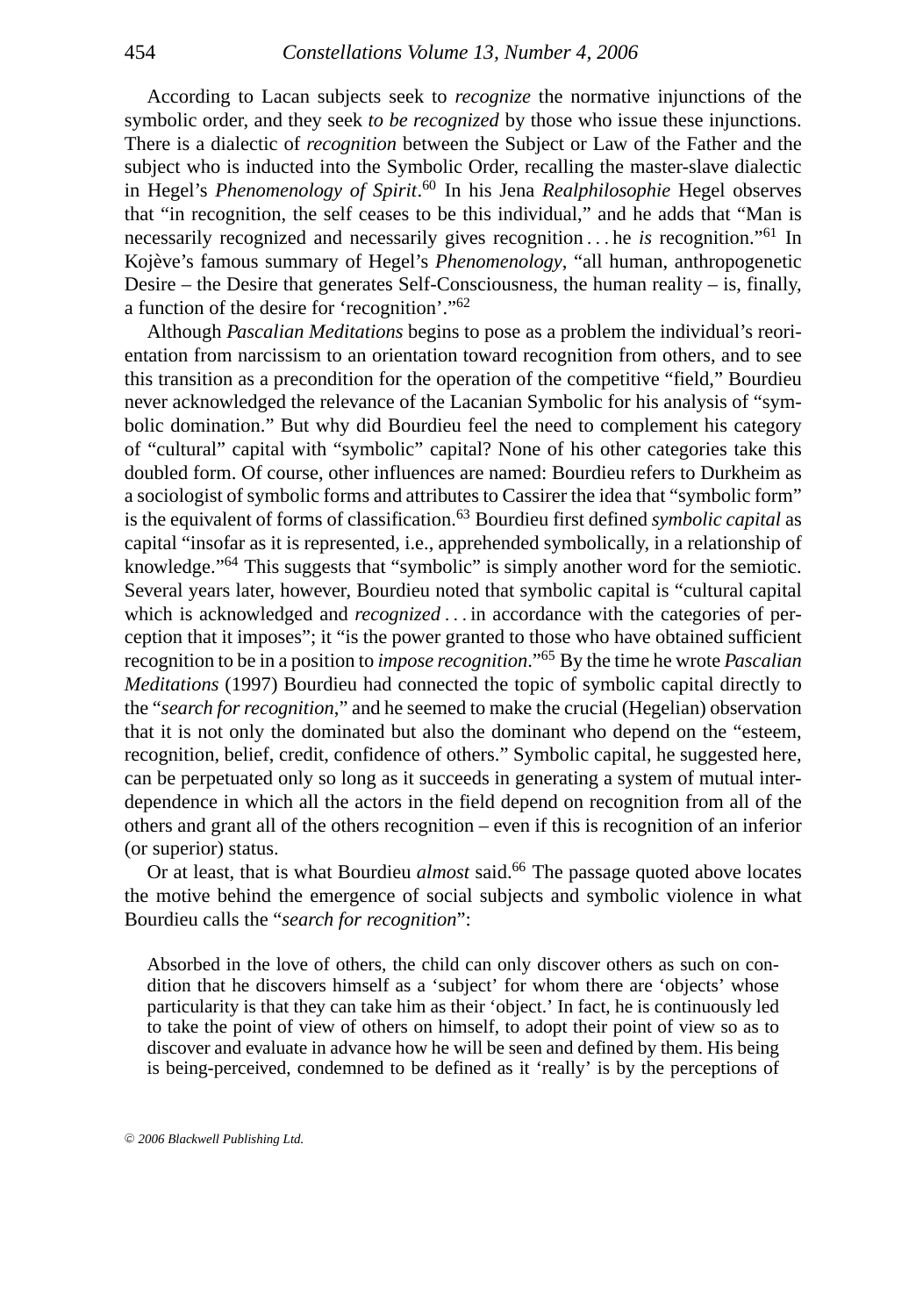others... . Symbolic capital enables forms of domination which imply dependence on those who can be dominated by it, since it only exists through the esteem, recognition, belief, credit, confidence of others.<sup>67</sup>

But while Hegel posits a reciprocity or universality in the search for recognition, in Bourdieu the hunger for recognition is located mainly on the side of the dominated. This is undercut somewhat in *Masculine Domination*, where we are told that manliness "is an eminently *relational* notion, constructed in front of and for other men" in a kind of *field* of men.<sup>68</sup> For the most part, however, Bourdieu instinctively falls back on a populist political vision that prevents him from noticing that his own concept of symbolic capital requires a universalization of the desire for recognition to all of the players in a social field. The dominated may develop a "taste for necessity," preferring their own (dominated) tastes to those of the elite. But they recognize the dominant as holding more valuable cultural capital, that is, dominated and dominant recognize the same principle of domination. The dominant are granted recognition not just by their elite peers but also by the dominated participants in the field. In Hegel's words, lord and bondsman "recognize themselves as mutually recognizing one another."<sup>69</sup> Where this is not the case – where the dominated and dominant fail to recognize shared definitions of distinction – there is an ongoing struggle over the "dominant principle of domination."<sup>70</sup> Fields can be unsettled; practices may fail to cohere in field-like ways.<sup>71</sup>

Lacan offers a solution to this problem. Lacan borrows the notion of "desire" (*Begierde*) from Hegel, "who argued that desire was the 'desire for another desire'."72 Bourdieu's notion of symbolic capital is based on the premise of reciprocal demands for recognition by all actors in a field – recognition of the variable cultural positions, habituses and tastes, and recognition of their hierarchy.<sup>73</sup> But why should the dominant partner in a hierarchical relation seek recognition from the dominated other? The answer is that both dominant and dominated are subjects of an encompassing system that is itself structured around a hierarchical system of recognition: the Symbolic order. Individuals are inducted into the Symbolic in a posture of subordination to the principle that Lacan calls the big Other – that is, "the anonymous symbolic structure" of Law and language.<sup>74</sup> Within this law "is established and presented all human order, i.e. every human role."<sup>75</sup> Every future member of the "ruling class" enters this system of symbolic recognition in a subordinate status, just like every member of the dominated class. As Judith Butler observes, every individual is presumed guilty before the rule of the Law/the Symbolic order, and needs to "acquit" himself, declare his innocence, and be "tried and declared innocent."76 The subjectivity of even the future bourgeois subject is structured by desire for the Law's recognition. The Law is coterminous with the Symbolic and the social; the dominated members of a social field are just as integral to this system of expectations and offers and denials of recognition as are the dominant.<sup>77</sup>

What we have then are two axes of recognition and misrecognition. On the one hand there is the axis along which the Law confronts the "infinity of individuals."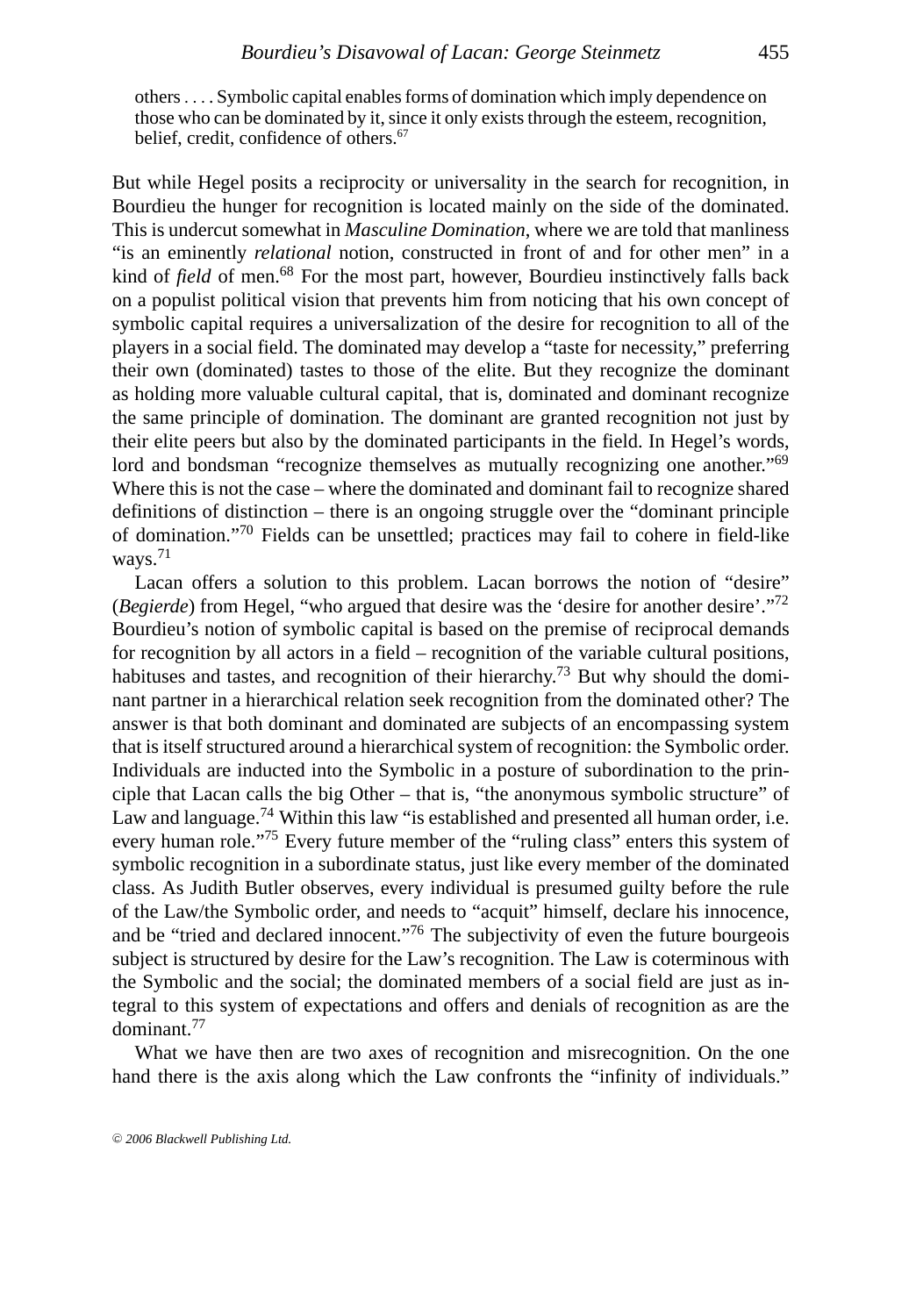Althusser, who reframed Lacan's symbolic order as the system of ideology, described ideology as

*speculary*, i.e., a mirror structure ... the Absolute Subject occupies the unique place of the Centre, and interpellates around it the infinity of individuals into subjects in a double mirror-connexion such that it *subjects* the subjects to the Subject, while giving them ... the Subject in which each subject can contemplate its own image."78

Among the "infinity of individuals," however, are diverse social classes and groups, each of which can "contemplate its own image" in the social mirror of the other classes and groups. The Symbolic order demands recognition *from* the subject and grants him a sliver of recognition in the guise of the policeman's call: "Hey, you there!"<sup>79</sup> The dominant and the dominated both demand recognition of their respective tastes and practices. These tastes and practices differ from and reciprocally implicate one another. Recognition is also doubled by *misrecognition*, both with respect to the subject's overarching relationship to the Symbolic Order and with respect to its relationship to other classes and groups in the social fields. This is a relation of misrecognition insofar as the image offered up for the purposes of ego-formation and identification is always generated elsewhere, outside the subject, and it is always an inverted, reversed, or otherwise distorted representation of the real. This is a relation of misrecognition insofar as the dominated tend to embrace their own condition of domination, and insofar as the dominant believe that their tastes and practices are genuinely superior in an absolute, transcendent sense.

There is a paradox in the desire among dominated groups for the approval of, or recognition by, those who dominate them, and neither Bourdieu nor Hegel makes sense of this paradox. Bourdieu called attention repeatedly to crucial contribution to social reproduction of the "taste for necessity" or *amor fati*. By failing to account for this taste, however, Bourdieu ran the risk of functionalism. By contrast, psychoanalytic theory offers an explanation of the way in which the desire for submission emerges from the very genesis of the subject. It emphasizes the contradictory demand to be both like and unlike the Father. Psychoanalysis offers a definition of the masochist as one who "locates enjoyment in the very agency of the Law which prohibits the access to enjoyment," suggesting another account of this desire for recognition – one that is always controversial because it is so damaging to a different sort of *amour propre*. 80

Lacan's theory of the Symbolic Order thus sketches out some of the "microfoundations" or better, the "psychofoundations" which permit the operation of the Bourdieuian fields and govern the production of subjects suited for operating in those fields. The subject's ineluctable entry into the Symbolic explains the *desire* to have one's cultural capital recognized as well as the recognition by others of that capital (either as exalted or as paltry). The "social libido" that Bourdieu invokes without ever defining (thereby leaving it open for recuperation by biological reductionism) needs to be thematized within this wider theoretical framework.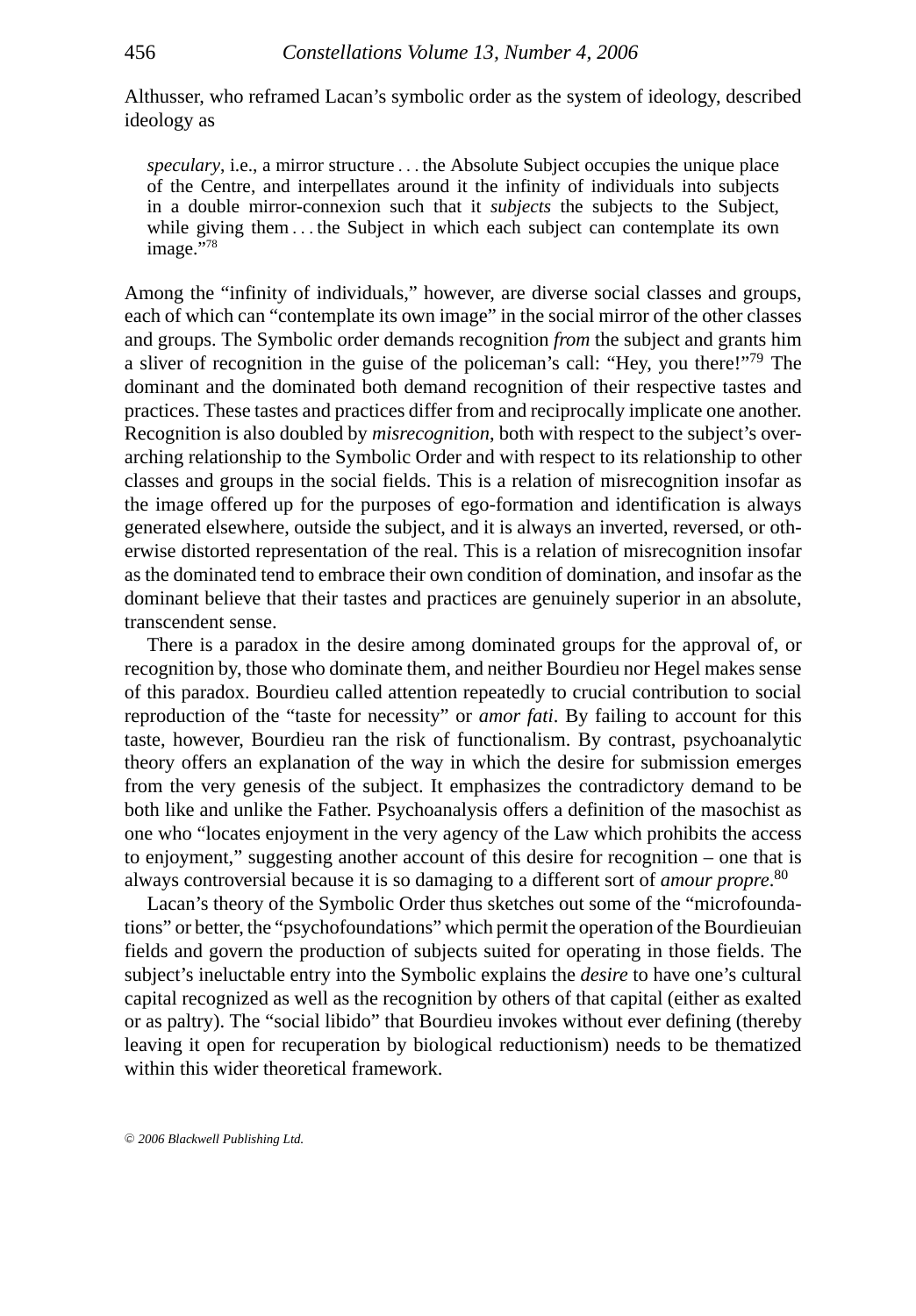### **Habitus and the Imaginary**

A second key concept in the Bourdieuian theoretical lexicon is *habitus*. This concept has been praised for overcoming the mind-body and objectivity vs. subjectivity dichotomies that have been so deeply engrained in western philosophy. The habitus is also attractive as a concept because of its putative *integrative* power: Given the vast array of fields of practice in which individuals participate and the historical layering of experiences and moments of socialization, corporeal and psychic integration must be seen as an achievement rather than taken for granted. Bourdieu initially mobilized the idea of habitus to make sense of this seemingly magical integration of the disparate experiences that make up a biography.<sup>81</sup> In *The Weight of the World* he turned to the question of the habitus that is internally contradictory and fragmented. In his "self-autoanalysis" he summarized his own experience as giving rise to a "cloven habitus (*l'habitus clive´*), inhabited by tensions and contradictions." $82$  But while "postmodern" theory does not do justice to the fact that many people suffer from a fragmented sense of identity rather than reveling in it, Bourdieu's theory tends to make the opposite error, underestimating the travails of integration. Most importantly, no matter how often Bourdieu restated his definition of habitus he never seemed to come any closer to explaining how and why this integration occurs, and why it sometimes fails.

Here again, Lacan provides a crucial missing link, a picture of a mechanism that can help to elaborate the concept of habitus. Just as the Lacanian concept of the Symbolic Order makes sense of the subjective dynamics underpinning Bourdieuian symbolic capital, so the Lacanian concept of the Imaginary illuminates the subject's phantasmic ability to integrate disparate experiences and identifications such that identity and practice do not always appear disjointed. A cluster of linked Lacanian concepts – the *mirror stage*, the *bodily ego* and *ideal ego*, and *imaginary identification* – suggest a possible solution to this problem.

The starting point for human individuals is not a Hobbesian condition of competitive individuality but a state of symbiotic helplessness with no clear boundary between inside and outside, self and other. According to Lacan, this primordial experience is connected to a fragmented body image, which reappears in adult fantasies of the "body in pieces" along the lines of the "return of the repressed." Lacan discusses the production of a "succession of phantasies that extends from a fragmented body image to a form of its totality that I call orthopaedic." Similarly, Freud had written that "the ego is first and foremost a bodily ego; it is not merely a surface entity, but is in itself a projection of a surface."83 Habitus in Bourdieu thus appears as a sociological reworking of the psychoanalytic concept of a roughcast "bodily ego." Lacan writes:

Whatever in man is loosened up, fragmented, anarchic, establishes its relation to his perceptions on a plane with a completely original tension. The image of his body is the principle of every unity he perceives in objects... .Because of this... all the objects of his world are always structured around the wandering shadow of his own ego. They will all have a fundamentally anthropomorphic character ... . Man's ideal unity, which is never attained as such and escapes him at every moment, is

*<sup>C</sup> 2006 Blackwell Publishing Ltd.*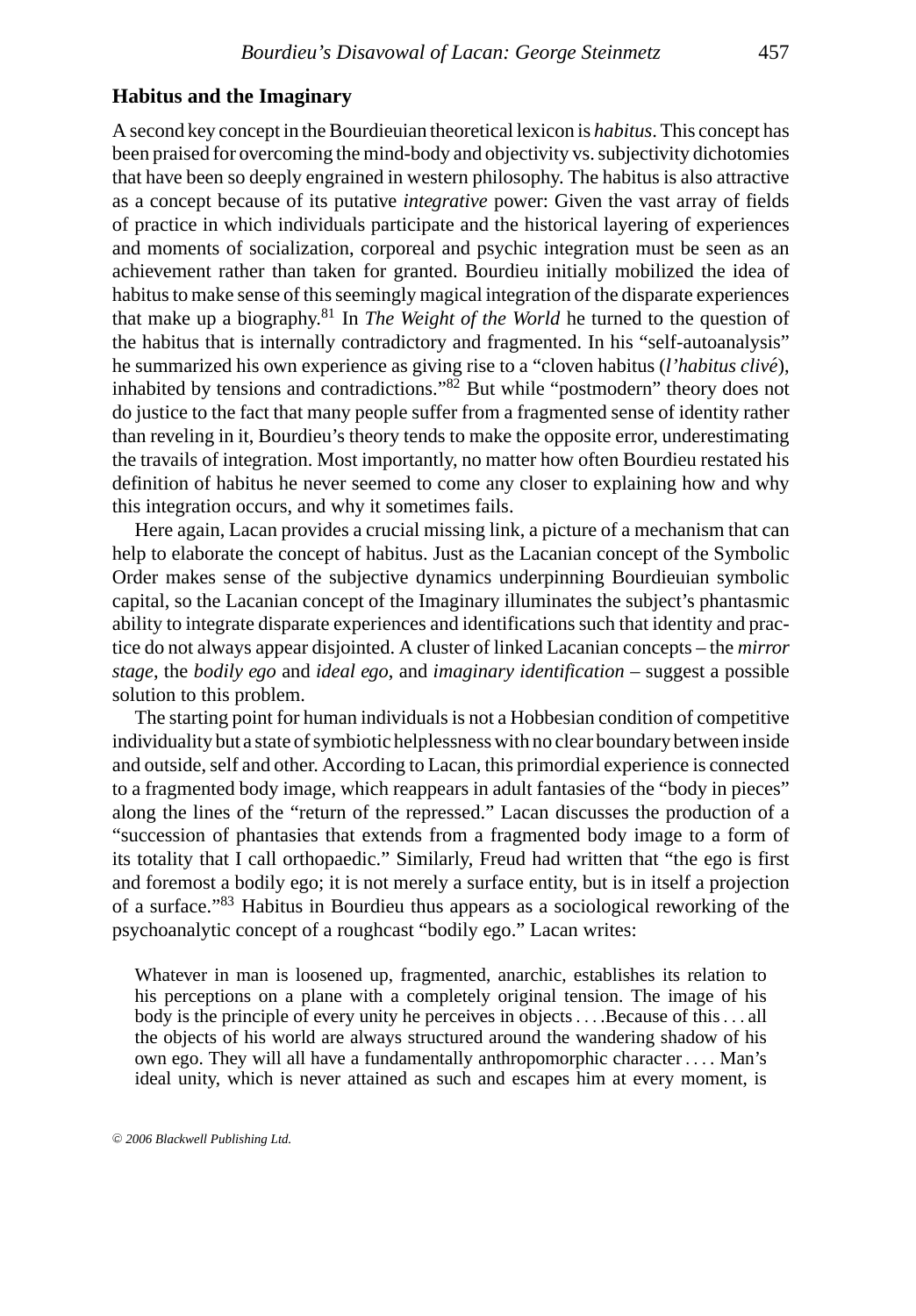evoked at every moment in this perception. ... The very image of man brings in here a mediation which is always imaginary, always problematic, and which is therefore never completely fulfilled.<sup>84</sup>

The key word here is *imaginary*. For Lacan, the initial identifications that constitute the subject begin with the mirror phase, when the watery subject – the *hommelette* or man-omlette – identifies with the totalizing and alienating external image of itself. This need not be a literal reflection in a mirror but can also be the image or even the voice of another human, perhaps a mother or caretaker.<sup>85</sup> The core structure of specular identity in the realm of the imaginary is this sense plenitude and wholeness. Imaginary identification is identification with an image that Lacan (following Freud) calls the ideal-ego (*Idealich*), that is, an image "in which we appear likeable to ourselves . . . representing 'what we would like to be'."<sup>86</sup> The earliest imaginary identifications in the mirror phase provide a template for later ones that are similarly characterized by a striving for wholeness.<sup>87</sup> The notion of imaginary identification can be connected to the overarching psychoanalytic concept of *phantasy/fantasy*. Fantasy scenarios express a conscious or unconscious wish. Imaginary identification is one site for such wishful scenarios.<sup>88</sup>

Lacan illustrated some of these ideas with the experiment of the phantom flower bouquet and the concave mirror. The flowers in the vase are a real image, but also an illusion, like a rainbow; for Lacan this suggests misrecognition of the real. Moreover, as the diagram suggests (Figure 1), the phantom bouquet can only be perceived from a specific position or "subject position." The Subject (indicated by the letter "S" and the eye) is precipitated by this setup. Similarly, the "human subject only sees his form materialized, whole, the mirage of himself, outside of himself."<sup>89</sup>

Although Lacan initially located imaginary identifications in the mirror phase, he soon realized that the imaginary was not a separate stage or realm but rather a dimension of subject-formation that is dominated by the symbolic. In Althusser's words, the "imaginary  $\dots$  is stamped by the seal of Human Order, of the Symbolic."<sup>90</sup> The imaginary is a realm of signifiers, like the symbolic. The Symbolic Order channels subjects toward specific images for imaginary identifications, yet the subject continually slips from symbolic identifications back into imaginary ones. Although neither realm is more "estranged" than the other, the imaginary offers forms of identification that deny difference, estrangement, and the loss of symbiotic plenitude; they disavow their debt to the Other. The imaginary is thus a sort of estrangement from the "inevitable estrangement" of the Symbolic.<sup>91</sup> There is a perpetual "oscillation of the subject" between ideal egos and ego ideals.<sup>92</sup>

My suggestion is that the sense of embodied "ideal unity" that is expressed in bodily "habitus" is generated in the realm of the Imaginary and imaginary identifications. Bourdieu alludes to this when he writes that "habitus of necessity operates as a *defense mechanism* against necessity."<sup>93</sup> This comes very close to the psychoanalytic ideas of fantasy and the ideal-ego. But this also explains why a "cloven" habitus is just as likely as a unified one. Habitus is an ideological effect that is threatened by the Real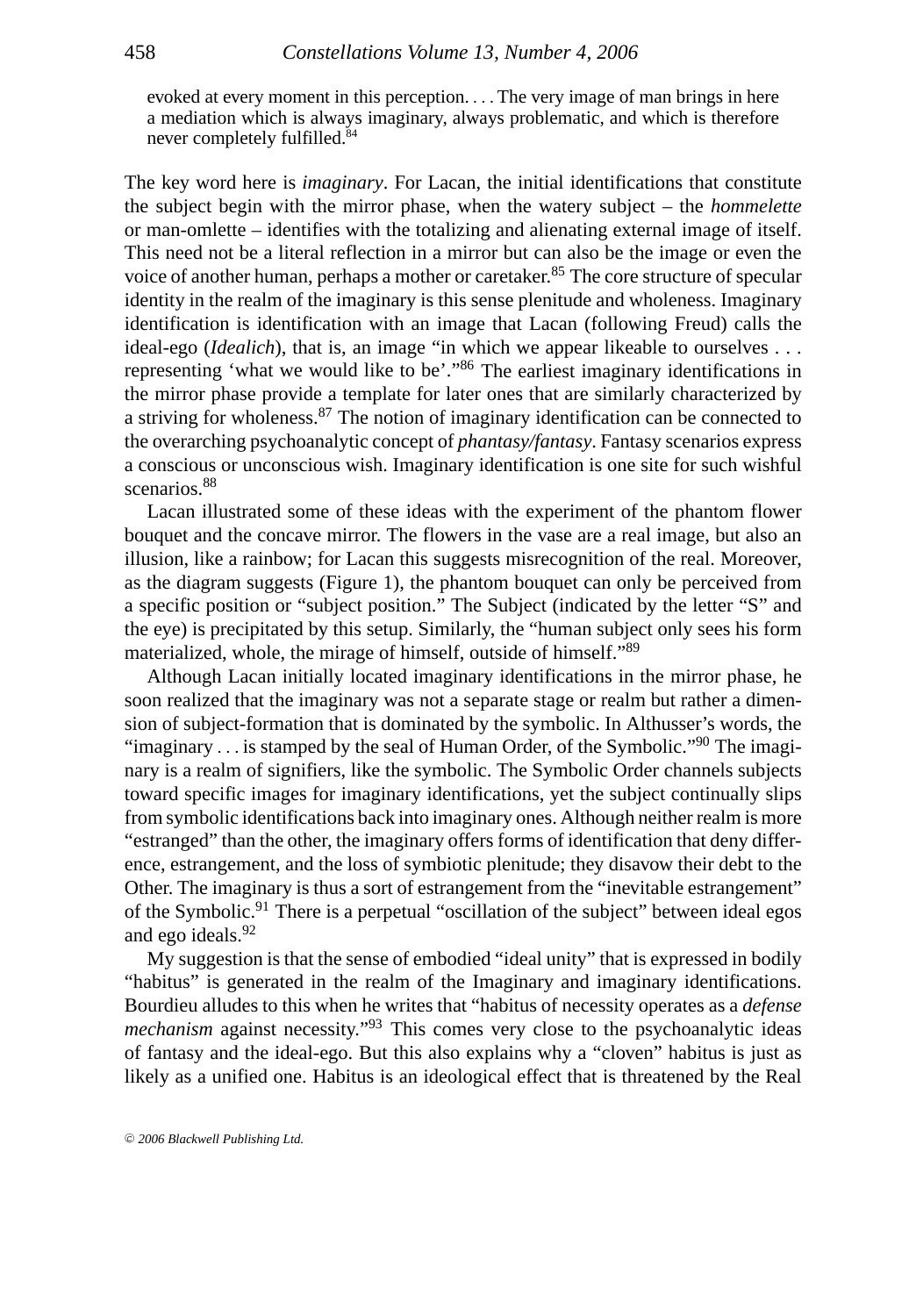

#### **Figure 1**

and the Symbolic. The Imaginary is forever overcoded by the Symbolic, which pushes against integration and toward fragmentation and difference. All of this is haunted by the repressed memory of the "body in pieces."

#### **"Why, in short, such** *resistance to analysis***?"<sup>94</sup>**

I was constantly saying to myself: 'My poor Bourdieu, with the sorry tools you have, you won't be up to the task, you will need to know everything, to understand everything, [including] psychoanalysis...'<sup>95</sup>

Loïc J.D. Wacquant ... asked Bourdieu about his position regarding psychoanalysis and why he hadn't pushed it further. Bourdieu responded that he would have needed a second life [to do this].96

I have been more interesting in sketching a possible reconstruction of Bourdieu than in analyzing the reasons for his allergic relationship to Lacan, an avoidance that I have argued was damaging to his theory. Lacan's combination of "nobility," externality to the academic field, and his disregard for rational scientific discourse were obviously distasteful to Bourdieu. A deeper reason, however, can be found in Bourdieu's statement that "*Sociology does not claim to substitute its mode of explanation for that of psychoanalysis*; it is concerned only to construct differently certain givens that psychoanalysis also takes as its object."97 If Bourdieu had explored this relationship in more depth he might have seen that they were not alternatives, but that psychoanalysis filled some of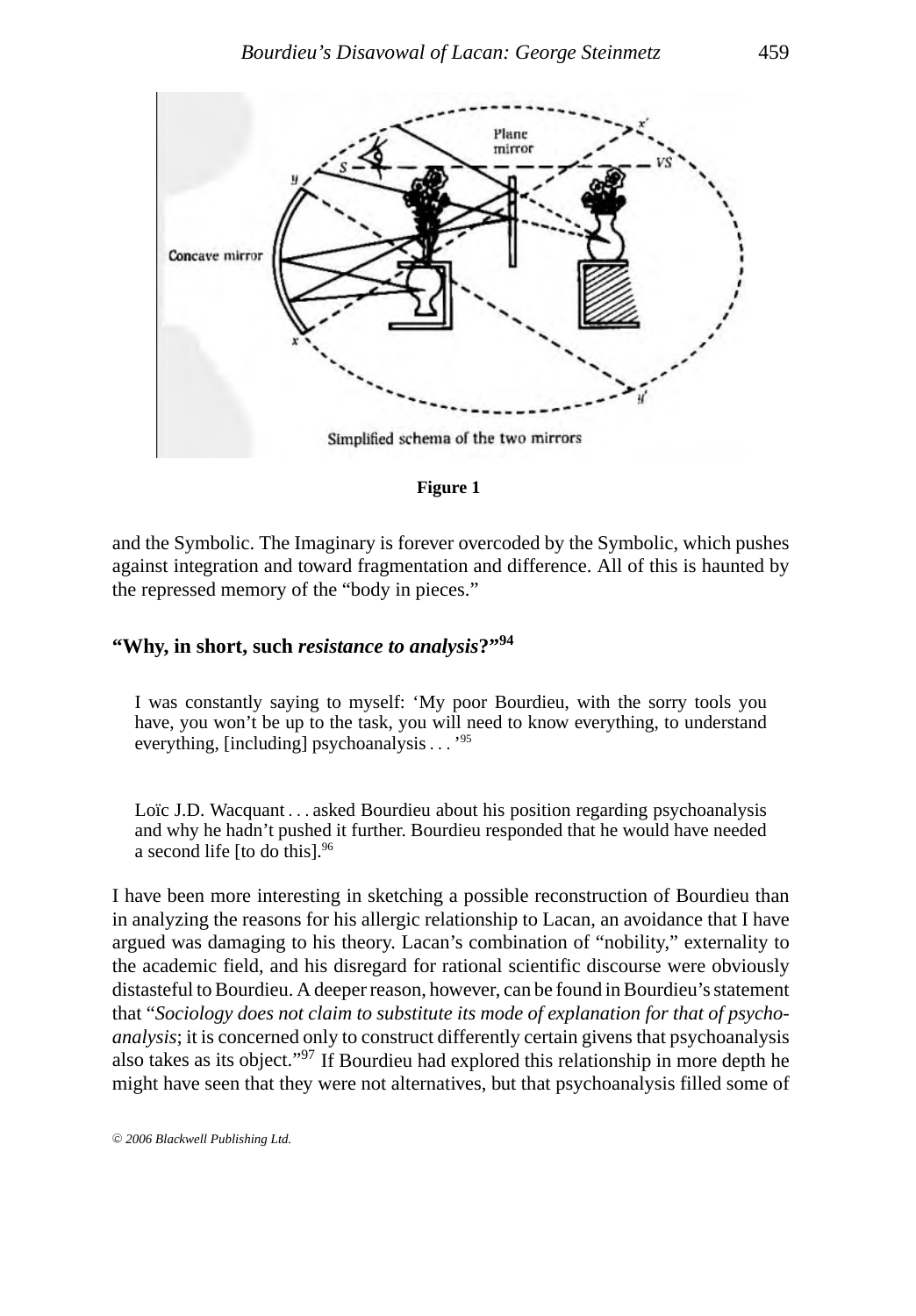the lacunae in his own theoretical approach. His sociology did not so much construct the same object in a different manner as to construct it inadequately. Bourdieu's signal contributions, including the concepts of habitus and symbolic capital, can profit from further interaction with psychoanalytic theories of the imaginary integration of bodily imagery and symbolic recognition and misrecognition. This short essay is only a first attempt.

#### **NOTES**

1. Vincent de Gaulejac, "De l'inconscient chez Freud à l'inconscient selon Bourdieu: entre psychanalyse et socio-analyse," in Corcuff, ed., *Pierre Bourdieu: les champs de la critique* (Paris: Bibliothèque Centre Pompidou, 2004), 83, quoting Bourdieu.

2. Anne Witz, "Anamnesis and amnesis in Bourdieu's work: The case for a feminist anamnesis," *Sociological Review* 52 (2004): 217.

3. Of course Freud did not invent the term unconscious, but he gave it is distinctive contemporary definition and connotations; see Nicolas Rand, "The Hidden Soul: The Growth of the Unconscious in Philosophy, Psychology, Medicine, and Literature, 1750-1900," *American Imago* 61 (2004): 257-80.

4. *Esquisse pour une auto-analyse* (Paris: Raisons d'Agir, 2004), 19. The German version mistranslates Bourdieu's original *denier ´* as *verdrangen ¨* , whose standard French translation is *refouler* ("to repress" in English). Bourdieu, *Ein soziologischer Selbstversuch* (Frankfurt am Main: Suhrkamp,  $2002$ ), 71. The phrase "community of the unconscious" is my translation of "une communauté des inconscients" (*Esquisse*, 19) and "eine Gemeinschaft von Unbewußsten" in *Ein soziologischer Selbstversuch*, 1.

5. J. Laplanche and J.-B. Pontalis, *The Language of Psychoanalysis*(New York: Norton, 1973), 262. *Verneinung* means both "negation" and "denial" in everyday German, and as Laplanche and Pontalis suggest, it is this dual set of meanings that may give the original Freudian usage some of its force.

6. Freud, "Negation," *Standard Edition*, Vol. XIX (London: Hogarth, 1961 [1923]), 235-36.

7. Bourdieu, *Outline of a Theory of Practice* (Cambridge: Cambridge University Press, 1977), 92-93. For a more detailed discussion of the tension between biological and sociological modes of interpretation in Freud, see Anthony Elliott, "Psychoanalysis and the Theory of the Subject," in *The Politics of Method in the Human Sciences: Positivism and its Epistemological Others*, ed. George Steinmetz (Durham, NC: Duke University Press, 2005), 427-450. The biologistic reading of Freud has of course been well entrenched in official psychoanalysis, especially in the US, a case discussed by Nathan G. Hale, *The Rise and Crisis of Psychoanalysis in the United States: Freud and the Americans, 1917-1985* (New York: Oxford University Press, 1995), and Eli Zaretsky, *Secrets of the Soul: A Social and Cultural History of Psychoanalysis* (New York: Knopf, 2004).

8. I have developed some elements of this critical appreciation of Bourdieu in earlier articles: see "The Devil's Handwriting': Precolonial Discourse, Ethnographic Acuity and Cross-Identification in German Colonialism," *Comparative Studies in Society and History* 45 (2003): 41-95; and "Precoloniality and Colonial Subjectivity: Ethnographic Discourse and Native Policy in German Overseas Imperialism, 1780s-1914," *Political Power and Social Theory* 15 (2002): 135-228. Several other commentators have noticed the uneasy status of psychoanalysis in Bourdieu's work; see Jean-François Fourny, "Bourdieu's Uneasy Psychoanalysis," *Substance* 93 (2000): 107; Vincent de Gaulejac, "De l'inconscient"; and Richard Wernick, "Flesh and the Free Market: (On Taking Bourdieu to the Options Exchange)," *Theory and Society* 32 (2003): 679-723. Fourny's article overlaps partly with my own approach, but he suggests that a more systematic reception of Lacan would threaten Bourdieu's approach while I argue the opposite.

9. Bourdieu, *The Rules of Art: Genesis and Structure of the Literary Field* (Cambridge: Polity, 1996), 3.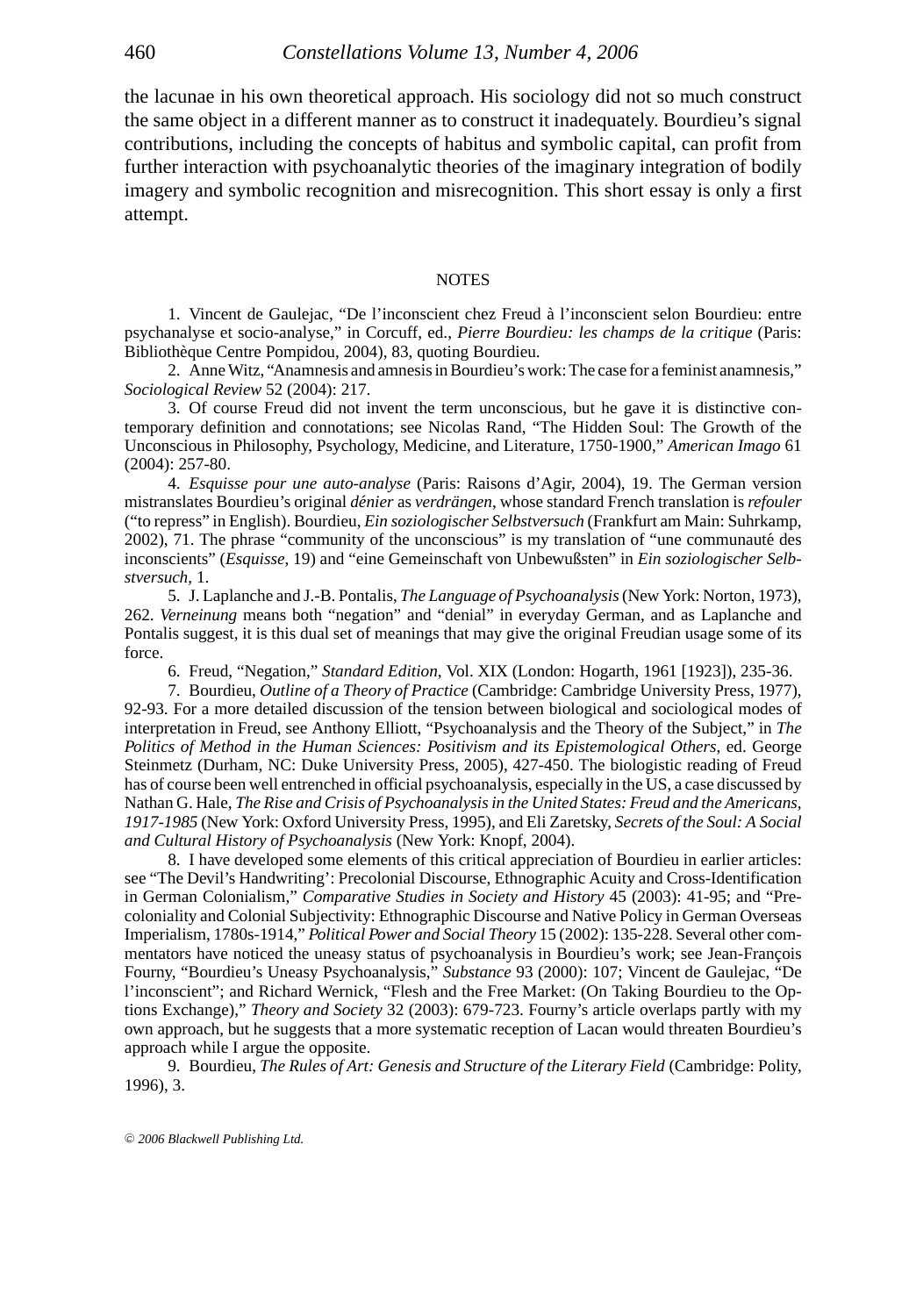10. Fourny, "Bourdieu's Uneasy Psychoanalysis," 104.

11. Bourdieu, *The Weight of the World: Social Suffering in Contemporary Society* (Cambridge: Polity, 1999), 510.

12. Ibid., 512, my emphasis.

13. Bourdieu, *Masculine Domination* (Cambridge: Polity, 2001), 17, my emphasis.

14. Ibid., 23. Moreover, Bourdieu explicitly argues that male domination, rather than class domination, "constitutes the paradigm (and often the model and stake) of all domination, in his earlier article "La domination masculine," *Actes de la recherche en sciences sociales* 84 (Sept. 1990): 30-31. See Toril Moi, "Appropriating Bourdieu," in *What is a Woman? And other Essays* (Oxford: Oxford University Press, 1999), 289.

15. Bourdieu, *Masculine Domination*, 26.

16. Ibid., 3. See de Gaulejac, "De l'inconscient chez Freud," for a discussion of Bourdieu's "therapeutic" orientation, which is less familiar in the Anglo-American context than his "combat sport" orientation.

17. Bourdieu, *Masculine Domination*, viii.

18. Ibid., 81-82, my emphasis. Strangely, most of the reviews of this book have ignored the obvious psychoanalytic subtext and intertexts. One review that does discuss the psychoanalytic dimension bemoans it, arguing that it is "even more unfortunate ... that Bourdieu, like many other sociologists, refers freely to psychoanalysis as a basis for some of his sociological interpretations concerning identity, while the much more plausible and scientific explanations from evolution theory remain completely foreign for him." J.P.Roos and Anna Rotkirch, "Habitus, Nature or Nurture? Towards a paradigm of evolutionary sociology," paper presented in the European Sociological Association Conference, Murcia, September 23-28, 2003; online at http://www.valt.helsinki.fi/staff/jproos/habitusmurcia.htm.

19. Bourdieu, *Masculine Domination*, 7.

20. See Julia Hell, "Jensen's 'Gradiva' and Peter de Mendelssohn's 'Kathedrale'," forthcoming.

21. De Gaulejac, "De l'inconscient chez Freud," 75; Bourdieu, *Masculine Domination*, viii.

22. Elisabeth Roudinesco, *Lacan & Co.: A History of Psychoanalysis in France, 1925-1985* (Chicago: University of Chicago Press, 1990).

23. Bourdieu, *The Rules of Art*, 247.

24. Bourdieu, *Homo Academicus* (Cambridge: Polity, 1988), xxi; Louis Althusser, *The Future Lasts Forever* (New York: The New Press, 1993), 186ff; Roudinesco, *Lacan & Co*., 376-386.

25. Bourdieu, "Rethinking the State. Genesis and Structure of the Bureaucratic Field," in *State/Culture: State Formation after the Cultural Turn*, ed. George Steinmetz (Ithaca, NY: Cornell University Press, 1999), 53-75.

26. Bourdieu's failure to explore Lacan is also unfortunate because Lacan is a sociologically interesting example of a defrocked cultural "aristocrat" in the French postwar scene. On the breakup of the Société française de psychanalyse and Lacan's creation of the École Freudienne de Paris, Elisabeth Roudinesco, *Jacques Lacan & Co*.

27. The quote here is from "Censure et mise en forme," in *Ce que parler veut dire. Les economie des ´ echanges linguistiques ´* (Paris: Fayard, 1982), 183. For the original see Jacques Lacan, "The Instance of the Letter in the Unconscious," in *Ecrits*, tr. Bruce Fink (New York: Norton, 2002), 164.

28. For Freud, fetishism is characterized by the simultaneous acknowledgement and disavowal of the perceived absence of the woman's penis ("castration"). Fetishistic practice, like all forms of ambivalence (see below, note 49), is characterized by the ability to think two contradictory things at once. Similarly, Homi Bhabha theorizes colonial consciousness and practice in terms of fetishism; in this case the colonizer both recognizes and disavows cultural difference; skin color becomes the "fetish" that both alludes to this difference while drawing attention away from it. See Freud, "Fetishism," *Standard Edition*, vol. XXI (London: Hogarth, 1963 [1927]), 149- 157; Laplanche and Pontalis, *The Language*, 118; and Homi K. Bhabha, "Of mimicry and man: The ambivalence of colonial discourse," in *The Location of Culture* (London: Routlege, 1994), 85-92.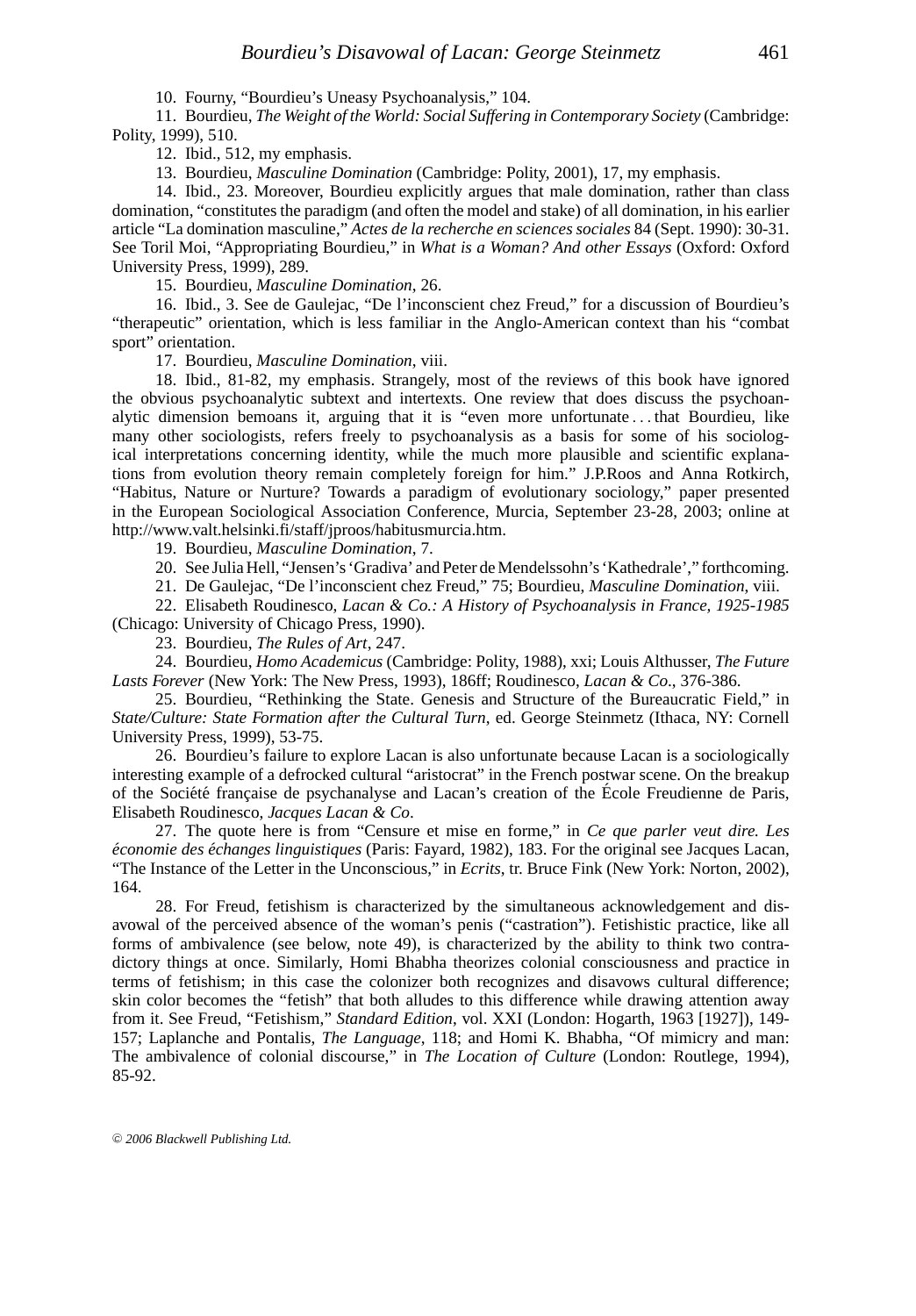29. Of course my reading here is more a reconstructive one, not a story of recovering repressed origins or of a Heideggerian unconcealing.

30. Bourdieu deals more openly with Althusser but usually in a highly caricatural form as a structuralist theorist of "empty places"; Althusser's critique of positivism is suppressed and conflated with scientism. See Bourdieu, "La lecture de Marx: quelques remarques à propos de 'Quelques remarques critiques `a propos de 'Lire le Capital'," *Actes de la recherche en sciences sociales* 5/6 (1975), 65-79. See also Bourdieu and Wacquant, *An Invitation to Reflexive Sociology* (Chicago: University of Chicago Press, 1992), 19, 156, and 251 n49. In his "autoanalysis," discussed below, Bourdieu is forced to acknowledge Althusser's central role in the "anti-existentialist revolution in philosophy." Bourdieu, *Esquisse*, 24.

31. Louis Althusser and Etienne Balibar, *Reading Capital* (London: Verso, 1979), 28.

32. Bourdieu, *Pascalian Mediations* (Cambridge: Polity, 2000), 171.

33. Yannis Stavrakakis, "Creativity and its Limits: Encounters with Social Constructionism and the Political in Castoriadis and Lacan," *Constellations* 9 (2002): 522-36.

34. Joan Riviere, "Womanliness as a Masquerade" in *The Formations of Fantasy*, Victor Burgin, James Donald, and Cora Kaplan, eds. (London: Methuen, 1986), 35-44.

35. Bourdieu, "Censorship and the Imposition of Form," in *Language and Symbolic Power* (Cambridge, MA: Harvard University Press, 1991), 142-43.

36. Bourdieu, *The Rules of Art*, 172.

37. Norman Bryson, "Géricault and 'Masculinity'," in Norman Bryson and Keith Moxey, eds., *Visual Culture: Images and Interpretations* (Hanover, NH: Wesleyan University Press, 1994), 233.

38. Sigmund Freud, "The Ego and the Id," *Standard Edition*, vol. XIX: 34.

39. Freud, "Family Romances," *Standard Edition*, vol. IX: 238-39.

40. On psychoanalysis in Africa and India see Wulf Sachs, *Black Hamlet* (Boston: Little, Brown, 1947) and C. Hartnack, "Vishnu on Freud's Desk: Psychoanalysis in Colonial India," *Social Research* 57 (1990).

41. Bourdieu, *Pascalian Mediations*, 166.

42. Althusser, "Correspondence with Jacques Lacan," in *Writings on Psychoanalysis: Freud and Lacan*, ed. Olivier Corpet and François Matheron, tr. Jeffrey Mehlman (New York: Berghahn, 1996), 149; "Letters to D.," in ibid., 36. Althusser also criticized the "temptation" of ego-psychology and the promotion of a psychoanalysis centered on the strengthening of the super-ego (as against the unconscious, the true object of psychoanalysis) by figures like Talcott Parsons. See "Freud and Lacan," in *For Marx* (London: New Left Books, 1971), 202 n2, 205.

43. Bourdieu, *Esquisse*, 11-12.

44. Ibid., 15.

45. Ibid., 22, 23, 24, 26; Bourdieu refers here to his article with Jean-Claude Passeron, "Sociology and Philosophy in France since 1945: Death and Resurrection of a Philosophy without Subject," *Social Research* 34, no. 1 (1967): 162-212.

46. Bourdieu, *Esquisse*, 27, 30. naveen

47. Bourdieu, *Esquisse*, 82-83, 127-28.

- 48. Laplanche and Pontalis, *The Language*, 28.
- 49. Bourdieu, *Esquisse*, 138.

50. See Judith Butler, *The Psychic Life of Power* (Stanford: Stanford University Press, 1997), ch. 4.

51. Bourdieu shares this rapprochement with psychoanalysis with his erstwhile critic Judith Butler, although she engages with psychoanalysis much more systematically. Compare Butler, *Gender Trouble: Feminism and the Subversion of Identity* (London: Routledge, 1990) and *Excitable Speech* (London: Routledge, 1997); her book *The Psychic Life of Power* marks an opening to psychoanalysis. 52. De Gaulejac, "De l'inconscient chez Freud à l'inconscient selon Bourdieu," 79.

53. This will seem like a startling claim only for those who have restricted themselves to Freud's more schematic overviews of his theory or approached psychoanalysis through the work of hostile critics. But even the various case studies in Freud's earliest work on hysteria reveal an enormously wide array of symptoms among his women patients; see Freud and Breuer, *Studies in Hysteria* (New York,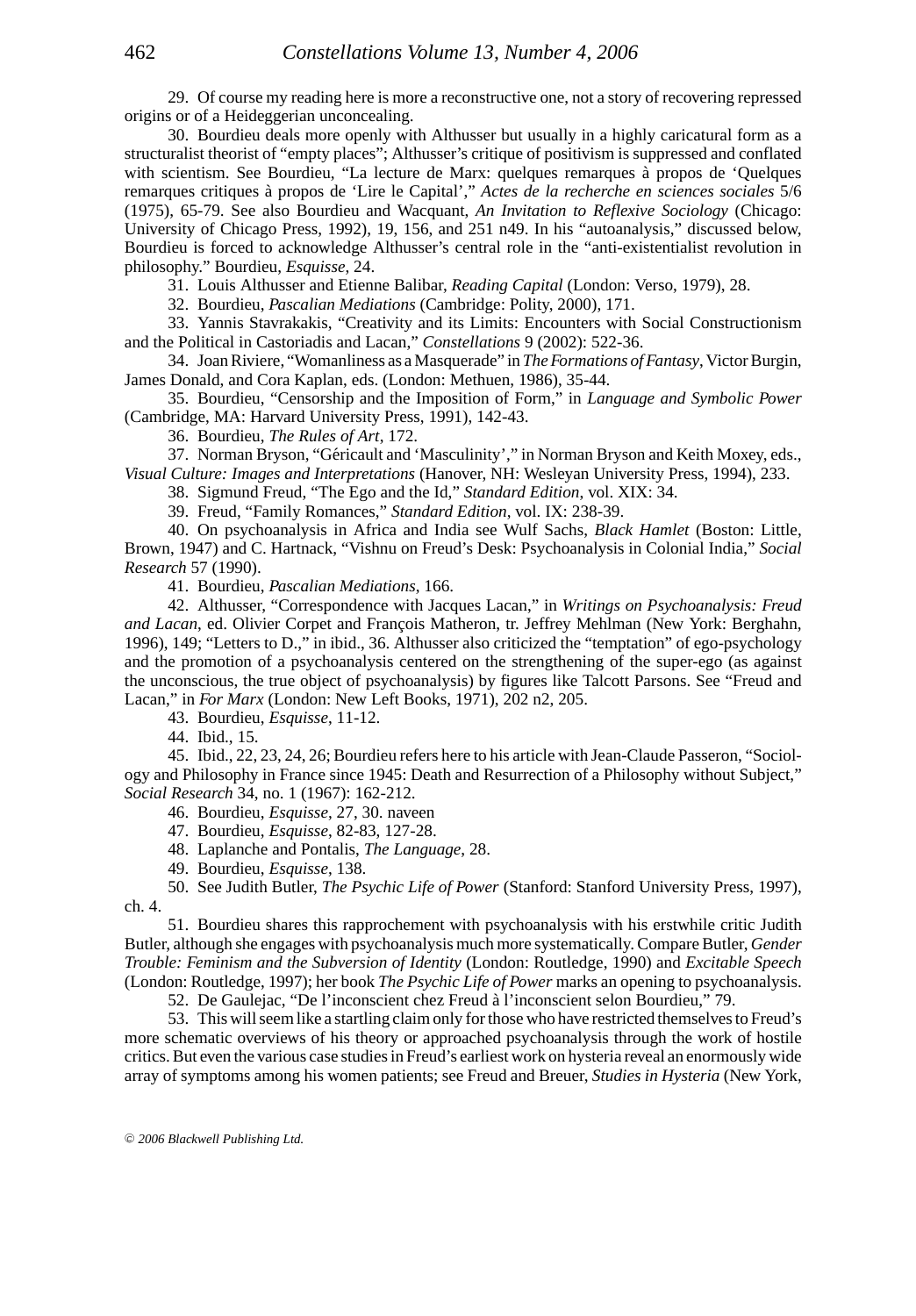1982). Even the distinction between the positive and negative Oedipus complex in Freud's mature theory points to different alternative paths that people can take in response to identically structured social predicaments. Moreover, Freud's concept of *working through* "characterizes the role of the patient in analysis" and is conceived of not as an analytic technique but as "the labor of the patient" in recognizing and overcoming resistances. M.J. Sedler, "Freud's concept of working through," *The Psychoanalytic Quarterly* 52 (1983): 73-98.

54. Jeffrey Alexander argues that Bourdieu's habitus theory differs from psychoanalysis because the former fails to understand the social self as empirically autonomous and differentiated from others; *Fin de siecle social theory: relativism, reduction, and the problem of reason `* (New York: Verso, 1995), 144-45. This point is well-taken with regard to the specific ego-analytic and Anglo-American psychoanalytic traditions that Alexander discusses – Klein, Erikson, Kohut – but does not hold for the version of psychoanalysis that was most influential and "noble" in Bourdieu's French milieu, namely, the Lacanian version. Thus Klein may well have "initiated a psychoanalytic tradition that emphasized the body, the breast and the body ego [as] reference points from which the self must differentiate, not as mirror-images with which the self is identified," but the misrecognition involved in "mirroring" is one of the fundamental concepts of Lacanian psychoanalysis.

55. Philippe Julien, *Jacques Lacan's Return to Freud. The Real, the Symbolic, and the Imaginary* (New York: NYU Press, 1994), 167.

56. Laplanche and Pontalis, *The Language*, 144.

57. Žižek, *The Sublime Object of Ideology* (New York: Verso, 1989), 105.

58. Lacan, *The Seminar of Jacques Lacan. Book I. Freud's Papers on Technique 1953-1954* (New York: Norton, 1998), 134.

59. Butler, *Psychic Life of Power*.

60. As Axel Honneth notes, Hegel sees "the advantage of gender relations over instrumental activity to lie in the reciprocity of knowing oneself in another." *The Struggle for Recognition: The Moral Grammar of Social Conflicts* (Cambridge, MA: MIT Press, 1995), 36. German distinguishes *Anerkennen*, *Wiedererkennen* (both of them translated as "recognition") and *Erkennen* ("to know"). See also Nancy Fraser and Axel Honneth, *Redistribution or recognition?: A Political-Philosophical Exchange* (London: Verso, 2003).

61. Georg Wilhelm Friedrich Hegel, "Jena Lectures on the Philosophy of the Spirit," in *Hegel and the Human Spirit: A translation of the Jena lectures on the philosophy of spirit (1805-6) with commentary* (Detroit: Wayne State University Press, 1983), 111. See also Ludwig Seip, *Anerkennung als Prinzip der praktischen Philosophie* (Freiburg: Alber, 1979).

62. Alexandre Koj`eve, *Introduction to the Reading of Hegel* (New York: Basic, 1969), 7.

63. Bourdieu, "On Symbolic Power," in *Language and Symbolic Power* (Cambridge, MA: Harvard University Press, 1991), 164.

64. Bourdieu, "The Forms of Capital," in J.C. Richardson, ed., *Handbook of Theory and Research for the Sociology of Education* (Westport, CN.: Greenwood, 1986), 255 n3.

65. Bourdieu, "Social space and Symbolic Power," in *In Other Words* (Stanford: Stanford University Press, 1990), 135, 138 (my emphasis).

66. Bourdieu, *Pascalian Mediations*, 166.

67. Ibid., 166.

68. Bourdieu, *Masculine Domination*, 53.

69. Hegel, *Phenomenology of Mind*, tr. J.B. Baille (New York: Harper, 1967), §184.

70. Bourdieu, *The State Nobility: Elite Schools in the Field of Power* (Stanford: Stanford University Press, 1996), 376.

71. On the question of settled and unsettled fields see my essay "Precoloniality."

72. Jürgen Braungardt, "Theology After Lacan? A Psychoanalytic Approach to Theological Discourse," *Other Voices* 1 (1999).

73. In his interview with Bourdieu, Axel Honneth surprisingly failed to make this critical connection; see Axel Honneth, Hermann Kocyba, and Bernd Schwibs, "The Struggle for Symbolic Order. An Interview with Pierre Bourdieu," *Theory, Culture, and Society* 3 (1986): 35-51.